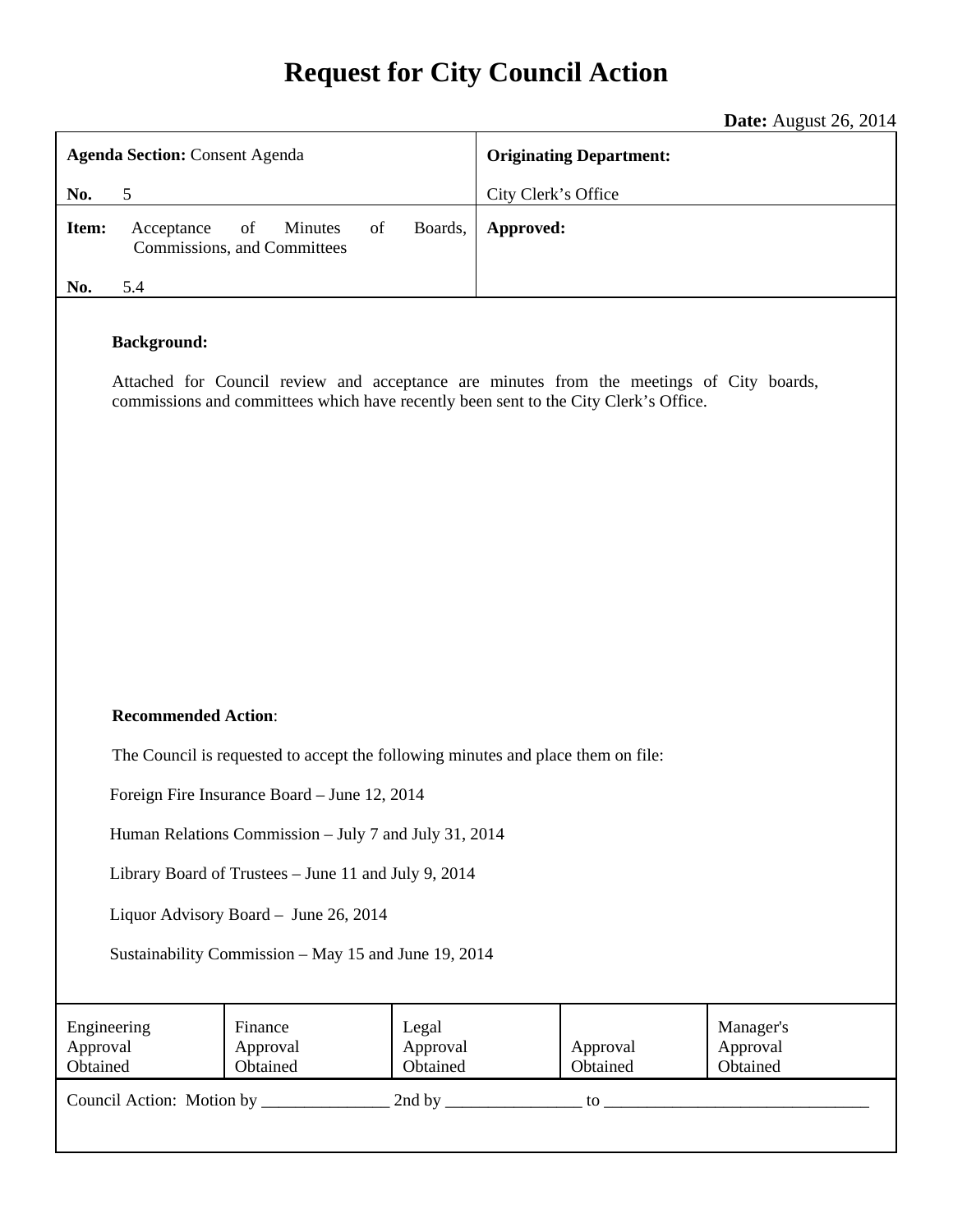#### **CITY OF CARBONDALE, ILLINOIS FOREIGN FIRE INSURANCE BOARD**

#### **MEETING MINUTES 5:00 PM, JUNE 12, 2014 FIRE STATION #1, 600 E. COLLEGE**

**PRESENT:** CHIEF JOHN MICHALESKO, D.W. PRESLEY, WESLEY CLEMMONS, DYLAN FAIRFIELD, SEAN SHERWOOD. **ABSENT:** RON STOLZ, KEVIN MILLER. **GUESTS**: NONE.

#### **CALL TO ORDER**

Meeting was called to order at 5:02 PM.

#### **MINUTES OF PREVIOUS MEETING**

A motion was made by John Michalesko to approve the last regular meetings' minutes on April  $10<sup>th</sup>$ , second by Sean Sherwood and all in favor. Motion was made by D.W. Presley to approve the special meetings' minutes on May 21<sup>st</sup>, Sean Sherwood seconds, and all in favor.

#### **TREASURER'S REPORT**

THE CURRENT BALANCE WAS \$57,915.50. OUTSTANDING EXPENDITURES WERE RESCUE EQUIPMENT, UNIVERSAL GYM, RECLINERS, END TABLES AND FLUID EXTRACTOR TOTALING \$15,113.97. THE CURRENT AVAILABLE BALANCE WAS \$42,801.53. DYLAN FAIRFIELD MADE A MOTION TO ACCEPT THE TREASURER'S REPORT, D.W. PRESLEY SECONDS AND ALL IN FAVOR.

#### **UNFINISHED BUSINESS**

Discussion was given about when to purchase the approved rescue equipment. It was decided to go ahead and purchase the items to have when the rescue truck arrives. More discussion was given on switching over cable to the new station. The situation had been resolved and cable with Mediacom will be switched over, while keeping the current rate.

#### **NEW BUSINESS**

All officer positions were appointed, as done on a yearly basis. The officers are as follows; Chairman-Wesley Clemmons, Vice Chairman-D.W. Presley, Secretary-Dylan Fairfield, Treasurer-Sean Sherwood. All positions only had one nomination, as such no vote was required. Discussion was given about the Open Meetings Act and whether everyone had completed the certification as required. New Members and all current members have received their certification and is on file with the Board Secretary. The seat covers for Car 2 had been installed, the total amount came in under the initial estimate. D.W. Presley made a motion to purchase a washer and dryer for the new station. The current washer and dryer at Station 2 are malfunctioning and outdated. The motion was to spend no more than \$2,338.00 for a stand up Samsung washer and dryer at Lowe's, which included all accessories needed for hook up. This priced also included free delivery and installation. Another \$250.00 was also motioned for an extended warranty. Dylan Fairfield seconded the motion and all in favor.

#### **Guest Comments and Questions**

None.

#### **ANNOUNCEMENTS AND ADJOURNMENT**

The next meeting was to be scheduled for August  $14<sup>th</sup>$ . Dylan Fairfield made a motion to adjourn, John Michalesko seconds and all in favor at 5:59 PM.

Dylan Fairfield, Secretary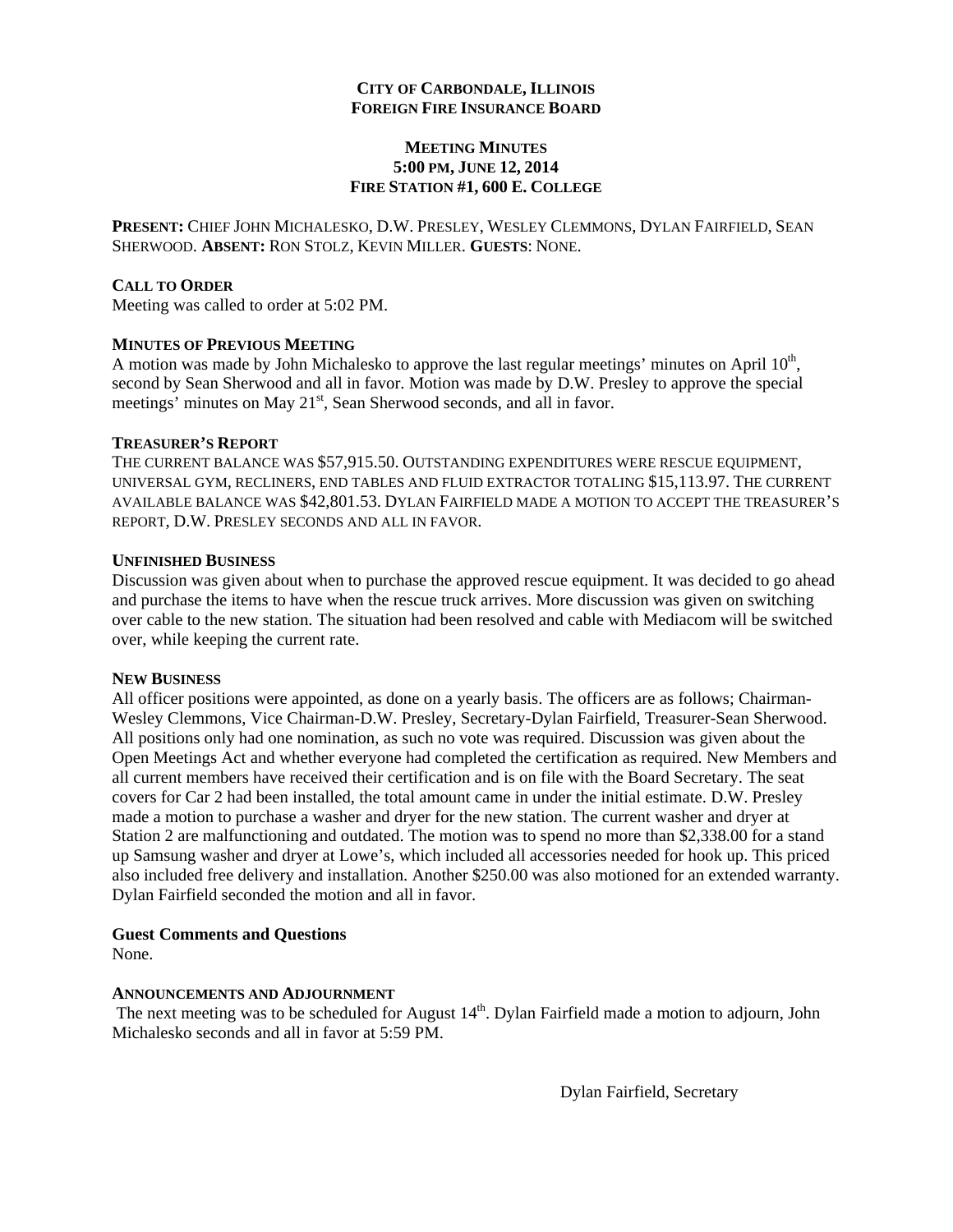

**Commissioners Present:** Lauren Bonner, Joseph Brown, Peg Falcone, Jerrold Hennrich, Eric McMillan, Faith Miller, Karriem Shariati, Dora Weaver

**Commissioners Excused**: Les O'Dell

**Commissioners Absent**:

**Study Circle Staff Present:** Sarah Heyer

**Guests Present:** Pastor Robert Gray, Margaret Nesbitt, Elius Reed

**Staff Present**: City Manager Kevin Baity, Administrative Services Director Deborah McCoy, Police Chief Jody O'Guinn

\_\_\_\_\_\_\_\_\_\_\_\_\_\_\_\_\_\_\_\_\_\_\_\_\_\_\_\_\_\_\_\_\_\_\_\_\_\_\_\_\_\_\_\_\_\_\_\_\_\_\_\_\_\_\_\_\_\_\_\_\_\_\_\_\_\_\_\_\_\_\_\_\_\_\_\_\_\_\_\_\_\_\_\_\_\_\_\_\_\_

### **Call to Order**

The meeting was called to order by Chair Hennrich at 6:30 p.m.

### **Minutes**

Motion was made by Commissioner Shariati and seconded by Commissioner Brown to approve the minutes of the June 2, 2014, meeting with the correction that the public meeting to discuss a permanent farmers' market was sponsored by the City's Economic Development Department, and not the Neighborhood Action Group. Motion carried.

### **Announcements**

Commissioner Weaver reported that Mr. Young filed a wrongful death suit against Richard Minton.

Chair Hennrich reported that Mrs. Varughese filed a complaint with the Carbondale Police Department.

### **Comments by Pastor Gray**

Pastor Gray, former Chaplain of the Carbondale Police Department, SIU-C Department of Public Safety, and SIU-C Campus Ministries, spoke about the role of a chaplain and what he did during his 25 years as chaplain for the Carbondale Police Department. He reported that in 1989, he and Police Chief Don Strom attended chaplain training in Arlington, Texas. He was actively involved in many situations including those resulting from the Pyramid Apartment Fire in 1992 where five students died and eight were critically burned, the Jackson Street fire in 1994 where six young children were killed, and the Hosea Waite death where his body was found behind Checkers Bar (now Callie's). He stated that he rode with police officers on many occasions on Friday nights from 10:30 pm to 5:30 am, and officers were able to observe him handling domestic disputes. Pastor Gray participated with the police in hostage training. He stated that he was not involved in any hostage situations, but there were many instances of barricaded individuals. Pastor Gray commented that he organized 10-12 chaplains to work during the Halloween activities, and co-chaired the university committee to put a lid on Halloween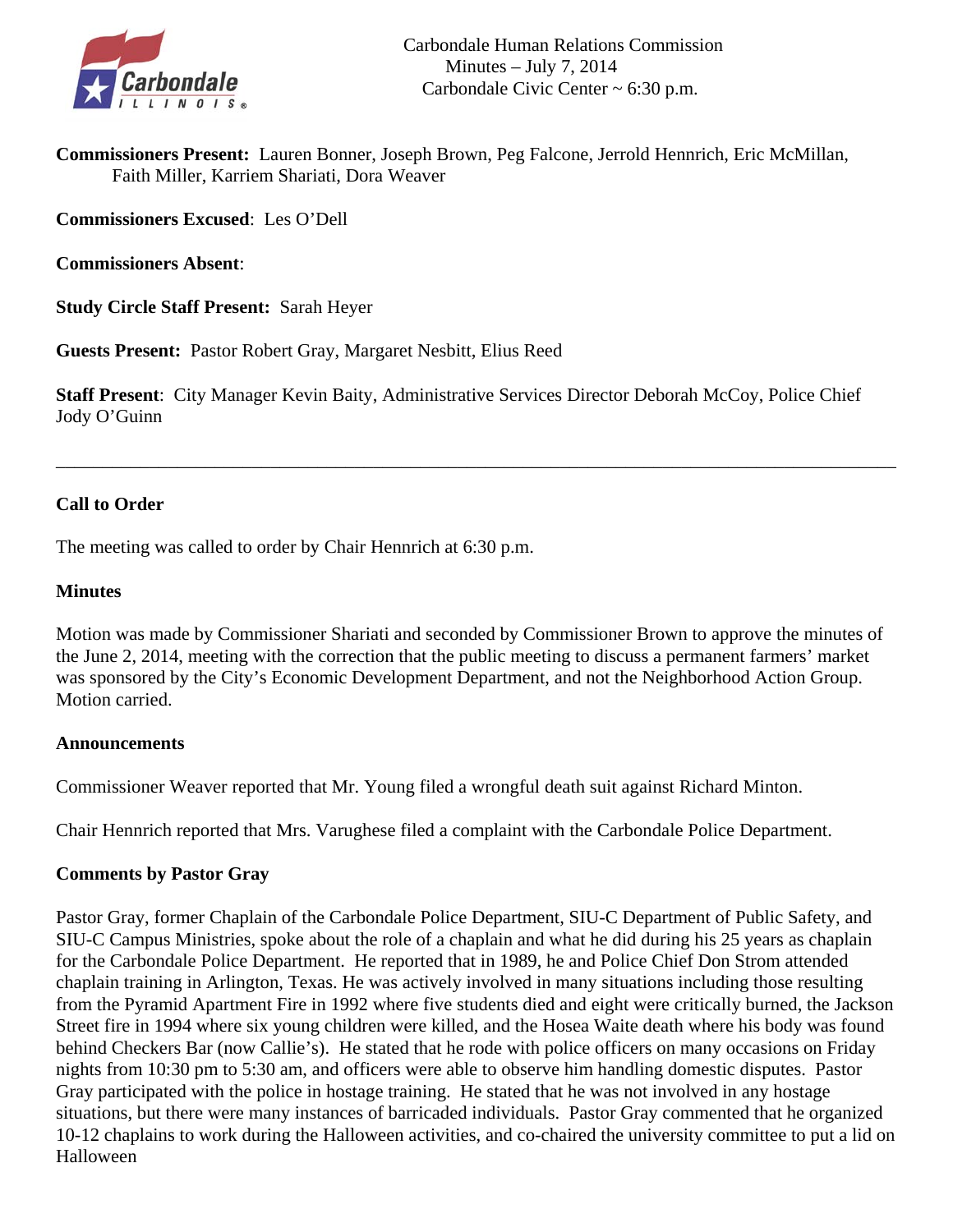When students were in fires or other accidents, he would travel to Deaconness Hospital in Evansville or wherever he needed to go. He met with Larry Young (father of Molly Young) who asked why he did not come to tell them about Molly. Pastor Gray said that he did not know anything about it, he was the chaplain at the time, and he wasn't always called. He was called by the Coroner's Office to speak with Pravin Varughese's parents, and was instrumental in them seeing their son. He was invited to the gathering at the Pavilion by Mrs. Varughese which he attended. Pastor Gray indicated that he is not political and does not wish to be a part of any political issue. He indicated that he was a chaplain with the Carbondale Police Department for 25 years and received a letter stating that he was no longer chaplain. Pastor Gray stated that he was asked years ago by the Director of Public Safety to serve as chaplain for the university, and he agreed with the understanding that he would not be able to ride with officers every Friday night and still be able to prepare for his church services.

Commissioner Shariati inquired as to whether the chaplain was a paid or volunteer position, and Pastor Gray responded that it was a volunteer position and he was called out at least once every 10 days. Pastor Gray stated that calls where the chaplain could assist, freed up officers to address other issues. Commissioner Weaver inquired about the current chaplain for the Carbondale Police Department, and Chief O'Guinn responded that the department uses the services of Katie Sermersheim, SIU-C Interim Dean of Students and Coordinator of the Saluki CARES Program. Commissioner Brown commented that Pastor Gray was involved with SIU-C Campus Ministries until former Chancellor Rita Cheng advised that he would no longer be part of that group. Commissioner Brown stated that part of the problem is having individuals who are seasoned, who have built relationships, and who are able to walk into a situation and be so present. He stated that Pastor Gray was able to do a good job because he was able to seek out others to help him when needed.

Commissioner Weaver asked whether the Carbondale Police Department could have another Chaplain, and Commissioner Falcone asked whether other people were being recruited. Chief O'Guinn explained that he doesn't have a problem with the chaplain program, and would happily embrace a program, with someone other than Pastor Gray in that role. Chief O'Guinn stated several different people have been asked, but it is a labor intensive position that requires a lot of after-hours activity, and no one has stepped forward to volunteer. Commissioner Weaver inquired whether the Interfaith Council group had been contacted, and Chief O'Guinn responded that they had not been contacted. Commissioner Weaver indicated that she might approach Father Bob Flanagan to see if there is any interest in organizing the Interfaith Council.

Questions were raised regarding the reason(s) for Pastor Gray's dismissal. Mr. Baity indicated that it is a personnel matter and a management issue that is not the purview of the HRC, and should not be discussed.

### **Public Comments**

Mr. Reed provided an update on his report of the possible negative effect the unresolved Varughese and Young cases could have on SIU student enrollment. He commented that summer enrollment is low with about 2,400 students. He called attention to a Southern Illinoisan newspaper article that indicated the SIU Board of Trustees would not be renewing the contract with the Chicago-based Lipman Hearne marketing firm because it had not been successful in helping with the recruitment of students. Mr. Reed stated that approximately \$3.5 million was wasted on that contract. He stated that Chancellor Rita Cheng was on vacation until August 15, 2014, when she assumes her new position at Northern Arizona State University, but her last day at the university was June 30. Mr. Reed stated that on or about June 25, 2014, he was stopped by an Illinois State Police officer on Wall Street in Carbondale, who indicated that he was being stopped because his headlights were not on and he was not wearing a seatbelt. The officer asked Mr. Reed for his driver's license and proof of insurance, and issued him a warning. Mr. Reed stated that the reason he mentioned this incident was because the Illinois State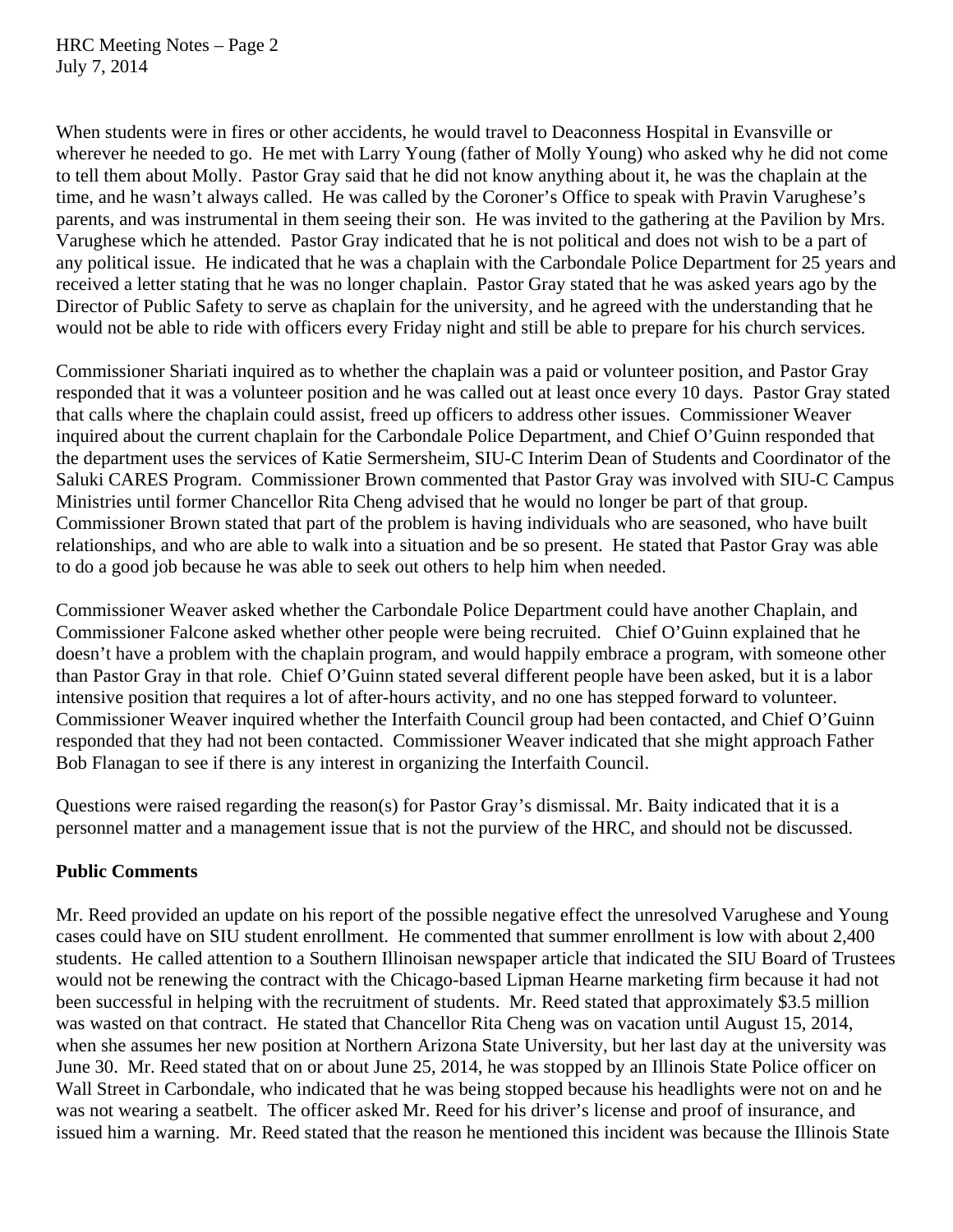HRC Meeting Notes - Page 3 July 7, 2014

Police officer who stopped Gaege Bethune (driver of the vehicle with Pravin Varughese), only asked to see his driver's license. Mr. Reed indicated that it was his understanding that Mr. Bethune traded his vehicle at Vic Koening auto dealership, the vehicle has been sold, and he is no longer in Illinois.

Mr. Reed stated that an article in the Southern Illinoisan paper on July 2, 2014, reported that Larry Young had filed a lawsuit against former Carbondale Police Department dispatcher Richie Minton concerning the Molly Young incident. Mr. Reed referenced a June 27, 2014, Southern Illinoisan newspaper article titled, "Carbondale Man Steals Two Cars – Flees," that indicated Bernard Adams was arrested after multiple vehicle accidents and a police chase. The article said that the Carbondale Police received assistance from Illinois State Police, Williamson County Sheriff's Department, Carterville Police Department, Crainville Police Department, and John A. Logan Campus Safety. Mr. Reed commented that at a previous HRC meeting, in reference to the Varughese situation when it was asked why the Illinois State Police officer did not call the Carbondale Police Department for assistance, it was stated that the Carbondale Police Department does not work well/cooperate with the Illinois State Police and other agencies, but cooperated in that situation. Commissioner Miller stated that what she got out of Mr. Reed's comments was that all of the different law enforcement agencies cooperated on that particular event, but do not cooperate on the Varughese case. At a previous meeting, it was stated that the Carbondale Police Department does not get a lot of cooperation from other agencies. Chief O'Guinn commented that the statement made earlier regarding authorities working together and communicating was inaccurate. He stated that the Carbondale Police Department has a very good relationship with them all. He indicated that the Department has a good relationship with Murphysboro, Herrin, Carterville, and Marion, and that they could be called and asked.

Chief O'Guinn stated that the Carbondale Police Department is getting blamed for investigations that are shoddy and all kinds of things. The Department did not communicate with any of Ms. Young's family, as the investigation was handled through the Illinois State Police, and any questions or conversations with the family went through the State Police. Carbondale secured the scene until the State Police arrived. Mr. Reed stated that Larry Young indicated at a HRC meeting that he had eight witnesses. Chief O'Guinn stated that he should produce them. Chief O'Guinn indicated that the Jackson County Sheriff's Department is the agency that comes into town and does not notify the Carbondale Police Department. They come into town and serve warrants and do different kinds of operations and oftentimes do not notify the Carbondale Police Department until afterwards. The Chief indicated that he speaks with the Jackson County Sheriff often, and the communication has gotten better. It is not perfect, but it has improved. He indicated that as far as State Police, FBI, and so forth, there is a good relationship. Technology is in place so they do not cross investigate or do something risky like buy drugs from another officer. The Chief indicated that technology is being worked on by the state (radios, frequencies, etc.), but it takes time and it is expensive.

Commissioner Falcone asked whether there was any role the Commission could play in advocating that there be more communication between agencies. Chief O'Guinn commented that the biggest role the Commission could play is to start trusting the Police Department, and recognize they do a good job and work hard and try to do the best job they can, and stop buying into the conspiracy theories, half-truths, misstatements, and misconceptions that are passed along through the press. If there are questions, ask the Police Department. There are things that cannot be shared, but he is more than willing to share what he can. He stated that he has invited several people to come and talk with him about that and the Police Department has done nothing wrong. Chair Hennrich stated that comments are not based on conspiracy theories, but based on the lack of information. The Commission has tried for two years to obtain information. Chief O'Guinn stated that the comments are based on conjecture and supposition. Chair Hennrich commented that it is based on the lack of information, and asked what should be done. Chief O'Guinn asked whether Chair Hennrich was suggesting that he violate the law, and Chair Hennrich stated that he was not suggesting that any law be violated. Chief O'Guinn stated that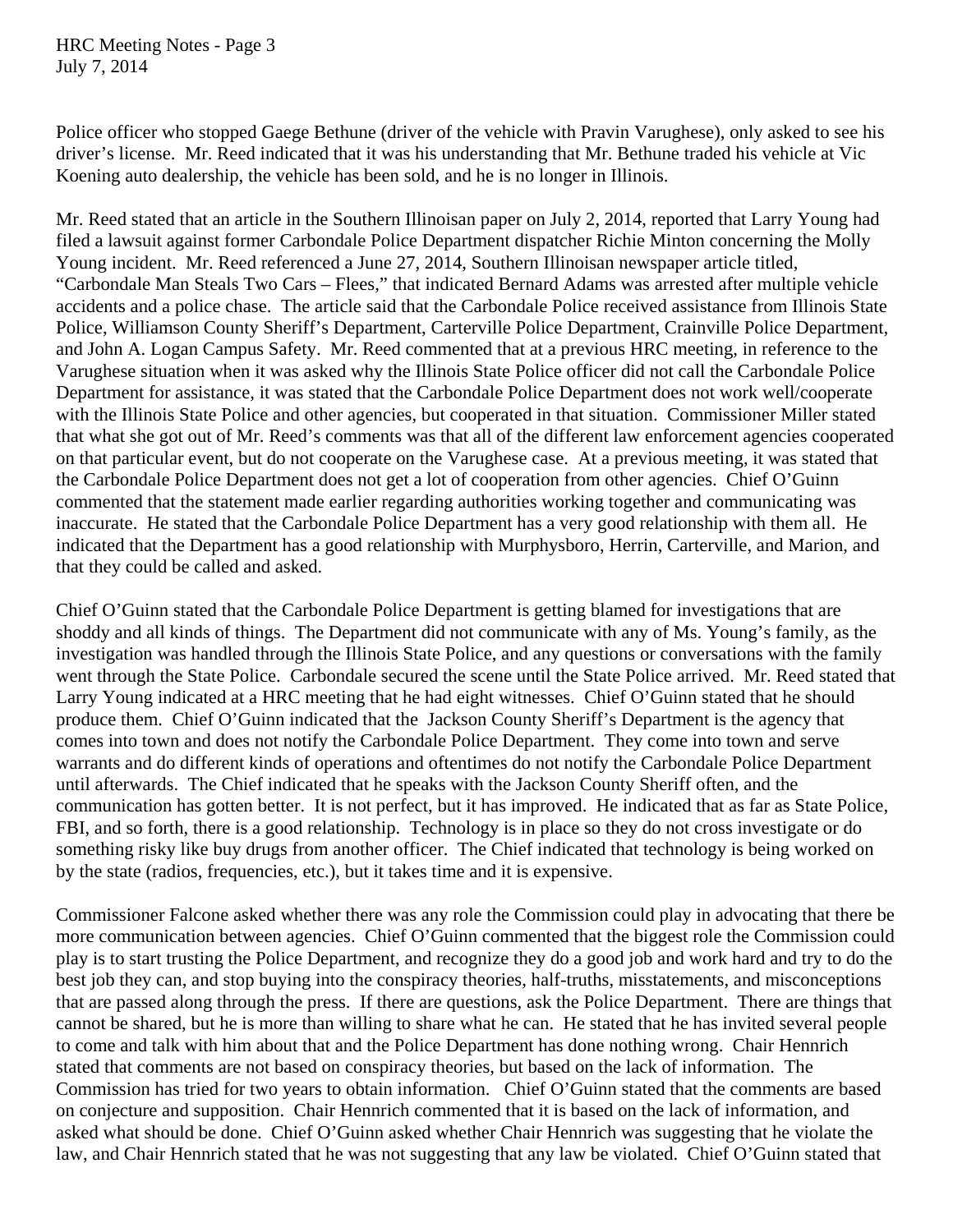Deputy Chief Grubbs has HRC Meeting Notes - Page 4 July 7, 2014

has had numerous phone conversations with Chair Hennrich where he explained that the information being requested could not be provided because it was too time consuming to search thousands of reports. Chair Hennrich stated that he was commenting on the length of time taken to get reports and always being told that the report was forthcoming, and the hold-up was the new software that was coming. Mr. Baity stated that the data has to be put into a data base to be extracted, and if it is not put in, no information can be extracted. The data may not be in reports if the officer did not put it in the report, and a sergeant or lieutenant did not suggest additional information be included. So getting 100% data out may not be possible. There were no data fields in the software that collected the specific information requested by the HRC, and in this case the data doesn't exist. Chair Hennrich commented that he understands if the data does not exist and that is what should have been said rather than it is forthcoming. Chief O'Guinn stated that the HRC keeps bringing up the reports and beating the Police Department over the head when the software developer was the reason for the delays. Mr. Baity stated that this is a commission, it's advisory and there is a line between management and advisory boards formed by the Mayor and Council. And at certain points, management has to invoke that right. And he believes that at this point, further discussions on these reports will come from management. HRC can ask for the reports, but to continually bring them up month after month when the HRC has received nothing, does nothing to aid or solve the issue. He stated that the company that was responsible for the data was fired, and now other software companies are being reviewed. Chair Hennrich commented that it is the first that he is hearing about the software company. Mr. Baity stated that it is a management rights matter, and he does not divulge everything that happens in every department to every Council person or the Mayor. That is why cities hire a professional manager and department heads. If the HRC wants the Mayor and Council to run the City, then Commissioners need to petition to have the City Manager form of government done away with.

Commissioner Brown stated that the discussion was getting out of hand and he was feeling uncomfortable and emotionally attacked when he has not said anything. He commented that the level of anger and back and forth is moving them farther and farther away and is becoming toxic and is not going to help. It is helpful to know that there was a glitch and the software developer had to be fired. All should agree that in some things progress is being made. The HRC is only trying to carry out what is in its By-Laws, and this should not be an adversarial situation. He commented that he was happy to hear that HRC's request was being seriously considered, and that the software company was not able to deliver. He commented that the lines being drawn and the words being used are polarizing and are not helpful.

Commissioner Shariati asked whether the Carbondale Police Department and the Illinois State Police have a public relations department or representative. Chief O'Guinn stated that the State Police have their own public relations, but the Carbondale Police Department is not large enough to have its own. Commissioner Shariati spoke about a police satellite location where people could come in to visit with officers and those officers becoming the go-to person for the community. He inquired whether there were other ways officers could interact with the community. Chief O'Guinn indicated that they could be more involved in the community if there were more than 5-6 officers working at a time to handle 80,000+ calls for service a year. There are 68 officers. The Department works with SIU-C to conduct research and has internships available.

Mrs. Nesbitt inquired about the State Police coming into Carbondale without notification to the Carbondale Police Department, and the Carbondale Police not being in charge when they come. Chief O'Guinn explained that in some instances, it is not the Carbondale Police Department, but the State Police. He explained a call he received from Reverend Logwood regarding a situation where it was assumed the Carbondale Police were involved when it was actually the State Police. Mrs. Nesbitt stated that these things need to be called to the attention of the community so they are aware that it is not the Carbondale Police.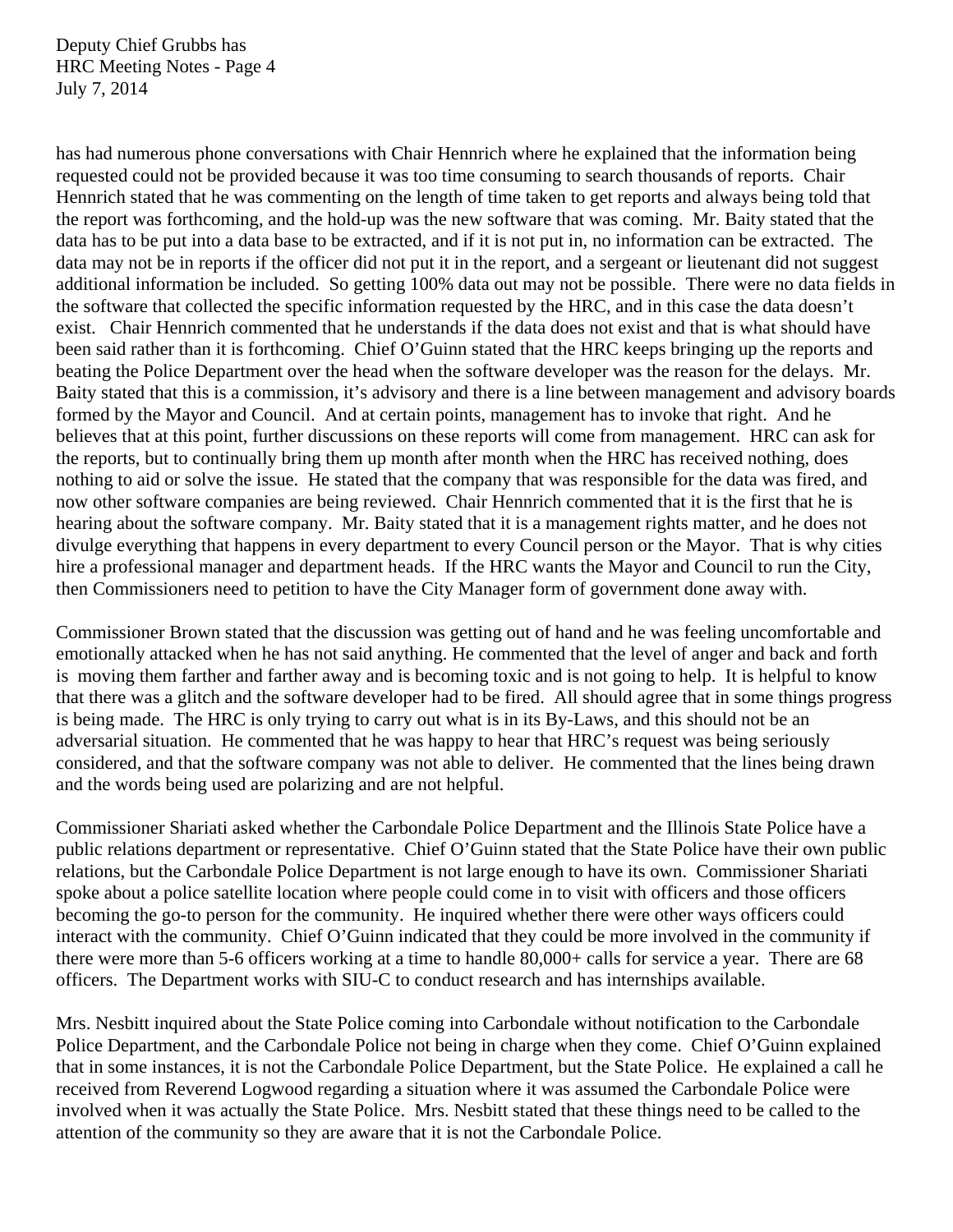HRC Meeting Notes - Page 5 July 7, 2014

### **Study Circles Report**

#### *Neighborhood Action Group*

Coordinator Heyer reported that the group did not hold a meeting in June and, would not hold one in July.

#### **Non-Violent Carbondale Project**

No report.

### **Old Business**

Law Enforcement Reports: Discussed during Public Comments.

### HRC Responsibilities, Role, Charges:

 Annual Report: Sensitivity training was brought up at a previous meeting. Chief O'Guinn indicated that they were conducted bi-annually in Alton. He felt it was a good idea. Commissioner Brown stated that it would be a good idea for all employees, and that should be something coordinated by the City. Motion was made by Commissioner Falcone and seconded by Commissioner Bonner to finalize the HRC 2013 Annual Report document and forward to the Mayor and City Council. Motion carried. Commissioner Falcone will pull the draft and comments together and Chair Hennrich will provide other police data to be included in the appendices for the final report.

 Educational Campaign: A Restorative Justice Committee, consisting of Commissioners Hennrich, Shariati, Falcone, Weaver, and Bonner, was established. Commissioner Bonner announced that Todd Kingston is facilitating a Restorative Justice retreat at the end of July at the Touch of Nature for the Carbondale School District. Commissioner Shariati will check with the CES District #95 for more information. Discussion regarding the Commission's involvement with SIU-C student orientation took place. Mr. Baity commented that he had spoken with Chancellor Cheng and someone else was tasked with that duty. He described his orientation experience with his daughter last year at SIU-C and spoke with the Chancellor about how some staff were providing inaccurate information about Carbondale. Mr. Baity commented that he did not think students and parents would come to the Civic Center for an orientation. Commissioners agreed that perhaps a representative of the City could be present at the tent with Carbondale Main Street and Carbondale Tourism and distribute the "Who to Call" map.

 Retreat: Scheduled for Thursday, July 31, 2014, 5:30 pm to 8:30 pm. Commissioner McMillan reviewed the handouts/templates that provided the framework for goals and strategies. He indicated that the handouts are based on a strategic planning model and suggested the Commission use the retreat to come up with a vision and identify goals. Commissioner Shariati commented that he is excited about the information provided by Commissioner McMillan and believes it will help with professionalism and keep the HRC from being one dimensional. Commissioner Brown stated that Commissioner McMillan's document, along with the Ordinance and By-Laws, should be the focal point of the Retreat. Chair Hennrich commented that the document is good because it provides guidelines and directives for current Commissioners and new members. Commissioners should be trained on procedures to file various complaints, and perhaps establish a speakers' bureau.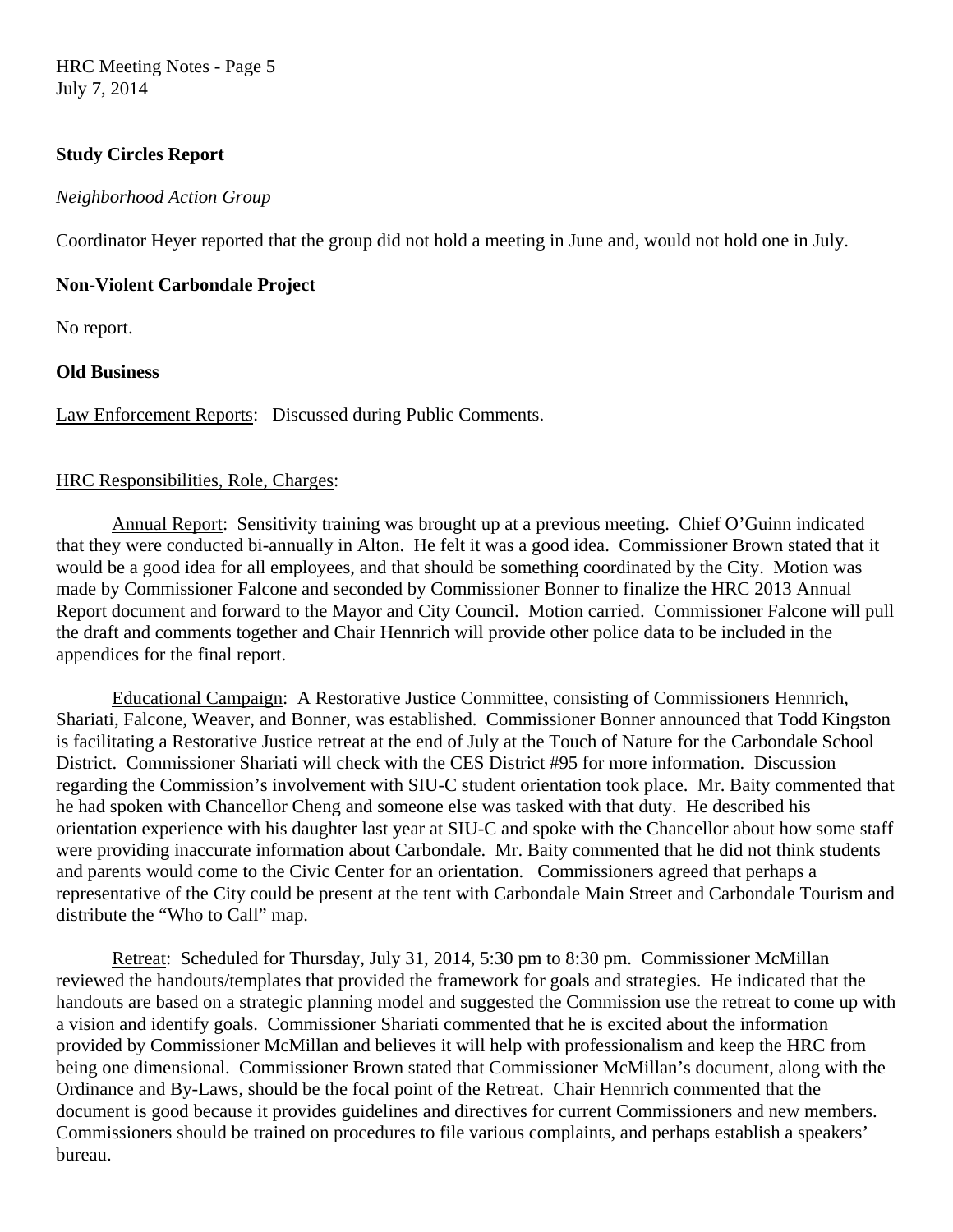### HRC Meeting Notes – Page 6 July 7, 2014

### Community Discussions:

 Environmental Racism. Brightfields is sponsoring the first of two public meetings on Wednesday, July 30, 2014, 7:00 pm at the Eurma Hayes Center, to discuss the installation of solar panels on the old Koppers Tire Plant property.

Partnering for Social Justice: The following report was presented by Commissioner Shariati. The Racial Justice Coalition met on July 3, at 7:00 pm at the Church of the Good Shepherd. Agenda items included: 1) Brightfields Public Meeting – Wednesday, July 30, 7:00 pm at the Eurma Hayes Center, 2) Update from Education Subgroup, and 3) Update from Policing/Justice subgroup. Lively discussion took place relating to the "Community Growth Plan" recently adopted by the CES District #95 School Board. The Growth Plan replaces the Code of Conduct booklet, and has restorative practices and procedures at its core. Cautious optimism was the central theme among attendees as all looked for ways to contribute to its success. Some of the questions raised centered on whether the School Board is collecting data to determine which student demographics were causing problems and/or are in need of attention. Currently, the District has not presented any such data. The question - "Where do we go from here?" - was placed upon the floor, to which a number of ideas were promoted. The range was from monitoring CES District #95 public and committee meetings to the oversight of the actual implementation to an actual boycott of CES District #95 board meetings. The following is a brief background of events within District #95 relating to this issue: (1) In January 2014, the District #95 Superintendent began circulating ideas about a new approach to problem solving using restorative practices and principles. A committee was formed including several teachers with the assistance of an outside person with knowledge of restorative practices; (2) In March, a draft of the new Code of Conduct, titled "Community Growth Plan," was presented along with a power point at the District #95 public meeting. Several suggestions for revisions and improvements were made, and eventually disregarded by the Board; and (3) At its May 22 public meeting, the CES District #95 Board approved the full draft of the "Growth Plan" as the new Code of Conduct for District #95. Throughout the process, concerns were voiced that the draft policy had been enacted prior to District Board approval; that since January 2014, students had routinely been taken out of class for restorative chats with a counselor/facilitator who 1) is not an employee of the District, 2) had/has no certification or formal training in restorative practices, 3) has no formal background in social work or with special populations, and 4) was allowed direct contact with students and confidential records. Reports were made of children being reduced to tears during restorative peer sessions before the entire class. Documented evidence exists that parents of students have opted out of restorative practices by unlicensed, uncertified persons. Confusion exists among administrators and staff at all four CES District #95 schools, as few have knowledge of or have received any training in restorative practices. Quantifiable procedures seem non-existent. Several administrators were admonished to use the services of an outside counselor who somehow was able to circumvent CES District #95 protocol. The teachers union is now getting involved. The Racial Justice Coalition meets the first Thursday of the month at the Church of the Good Shepherd at 7:00 pm. The Carbondale School Board meets the fourth Thursday of the month at 7:00 pm.

Commissioner McMillan commented that he had not had an opportunity to read the handout titled, "By Talking, Inmates and Victims Make Things 'More Right'", but starting with young people should be where the process begins. Commissioner Brown stated that the focus should be on creating intentional communities.

### **New Business**

Commissioner Weaver suggested that there be some discussion at the Retreat regarding HRC's response to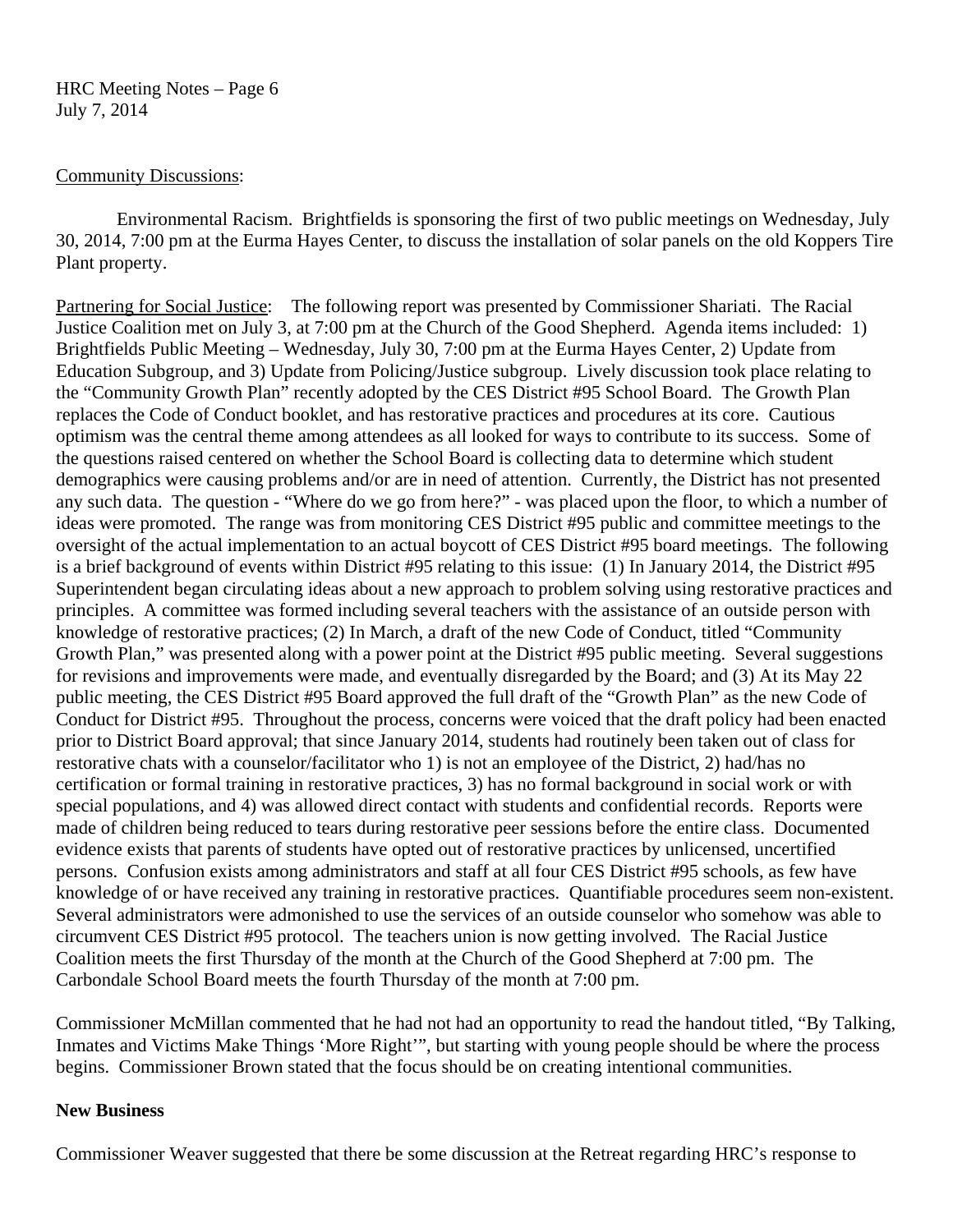those who come before the Commission expecting for something to be done. Ms. Nesbitt commented that the community needs to know the Police Department's authority, and suggested something be put in the Carbondale

Times. Chief O'Guinn stated that he has spoken with the Carbondale Times and they have agreed to publish a weekly Chief's Corner. Mr. Reed suggested that a public meeting be held to address the negativity, as a public conversation needs to be had. There was mention of police substations and officers on bicycles. Commissioner Bonner suggested that a couple of officers be featured on "Talk of the Town" that is sponsored by WDBX.

### **Next Meeting: August 4, 2014, 6:30 p.m**.

**Adjournment -** There being no further business, motion was made by Commissioner Weaver and seconded by Commissioner Brown to adjourn. The meeting was adjourned at 8:42 pm.

Recorded by Deborah McCoy \_\_\_\_\_\_\_\_\_\_\_\_\_\_\_\_\_\_\_\_\_\_\_\_\_\_\_\_\_\_\_\_\_\_\_\_\_\_\_\_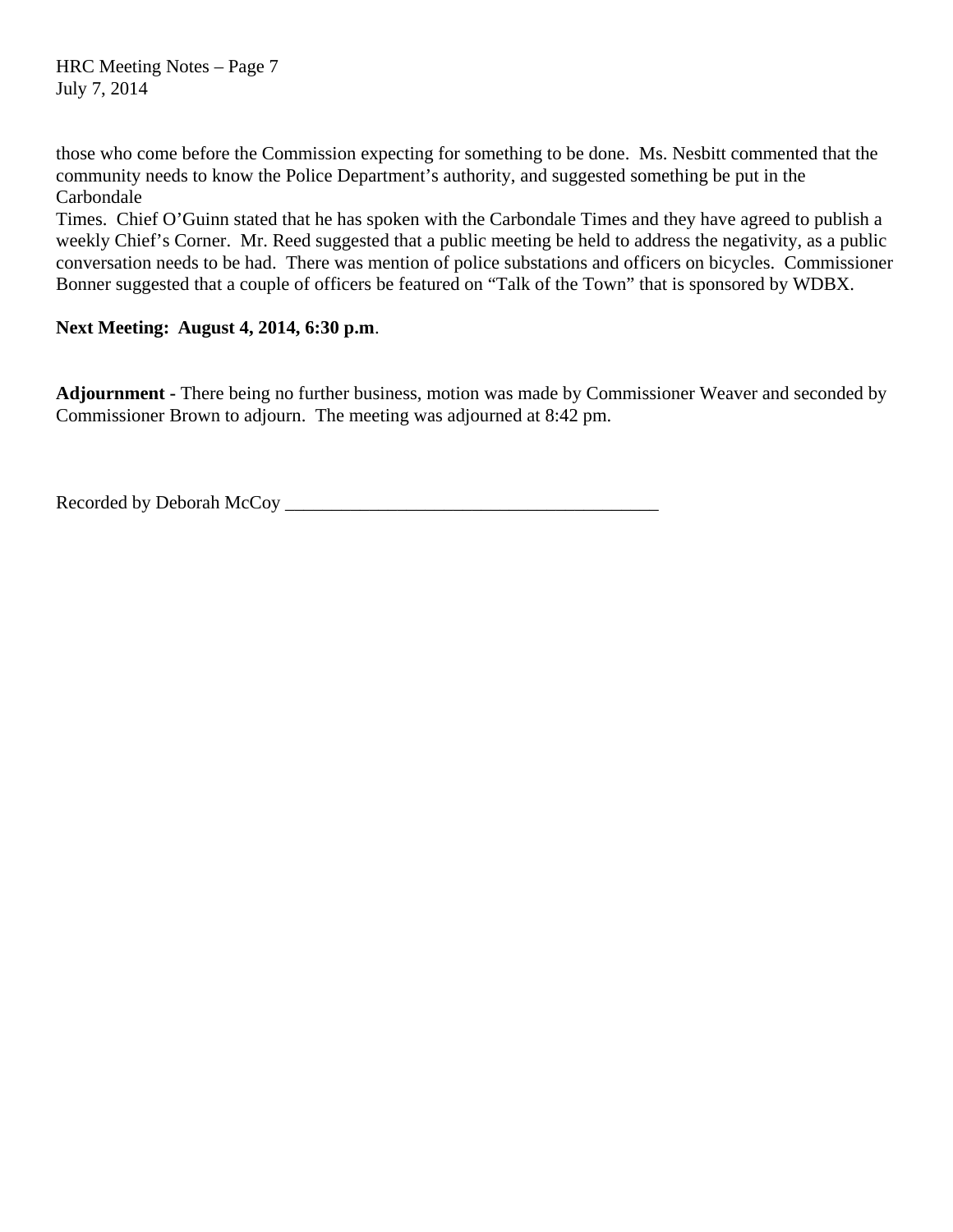

**Commissioners Present:** Lauren Bonner, Joseph Brown, Peg Falcone, Jerrold Hennrich, Eric McMillan, Faith Miller, Karriem Shariati, Dora Weaver

**Commissioners Excused**:

**Commissioners Absent**:

**Study Circle Staff Present:** Sarah Heyer

**Guests Present:**

**Staff Present**: Acting Mayor Don Monty, City Councilwoman Jessica Bradshaw, Administrative Services Director Deborah McCoy

\_\_\_\_\_\_\_\_\_\_\_\_\_\_\_\_\_\_\_\_\_\_\_\_\_\_\_\_\_\_\_\_\_\_\_\_\_\_\_\_\_\_\_\_\_\_\_\_\_\_\_\_\_\_\_\_\_\_\_\_\_\_\_\_\_\_\_\_\_\_\_\_\_\_\_\_\_\_\_\_\_\_\_\_\_\_\_\_\_\_

### **Introductions/Listening/History/By-Laws**

Chair Hennrich began the meeting with introductions and asked the Mayor and Councilwoman to share their expectations for HRC. Mayor Monty stated that his expectation of the HRC is to do those things that are set forth by the City Ordinance. That involves a variety of things. The HRC is advisory to the City Council and he encouraged them to forward suggestions and recommendation. The City Code contains quite a bit of information about educating and assisting persons regarding their rights and opportunities, and helping them to reach the appropriate agency. The HRC is to receive specific reports from the Carbondale Police Department and other law enforcement agencies, evaluate and offer comments. Mayor Monty commented that the current HRC dates back to 2003, but he has observed Commissions in the 1970s, 1980s, and 1990s, and the duties and functions have pretty much stayed the same.

Mayor Monty stated that he takes HRC's role of advisement seriously and suggested that a memo be written to the City Council and ask that the City Manager put it on a Council agenda.

### **Vision/Goals/Priorities**

Commission to operate as outlined in the Ordinance Meeting agenda revised to align with areas of the mission Commissioners to serve on other committees when possible; HRC can facilitate and be a catalyst Find opportunities and figure out strategies Promote good will and understanding

#### **Goals – One Year**

- Sync data (Commissioner Falcone will send to Mayor  $&$  Councilwoman Bradshaw and copy the City Manager) – available and in line with what Council wants
- Request from Council complaints that have been submitted against officers
- Increase HRC visibility
- Establish relationships and linkages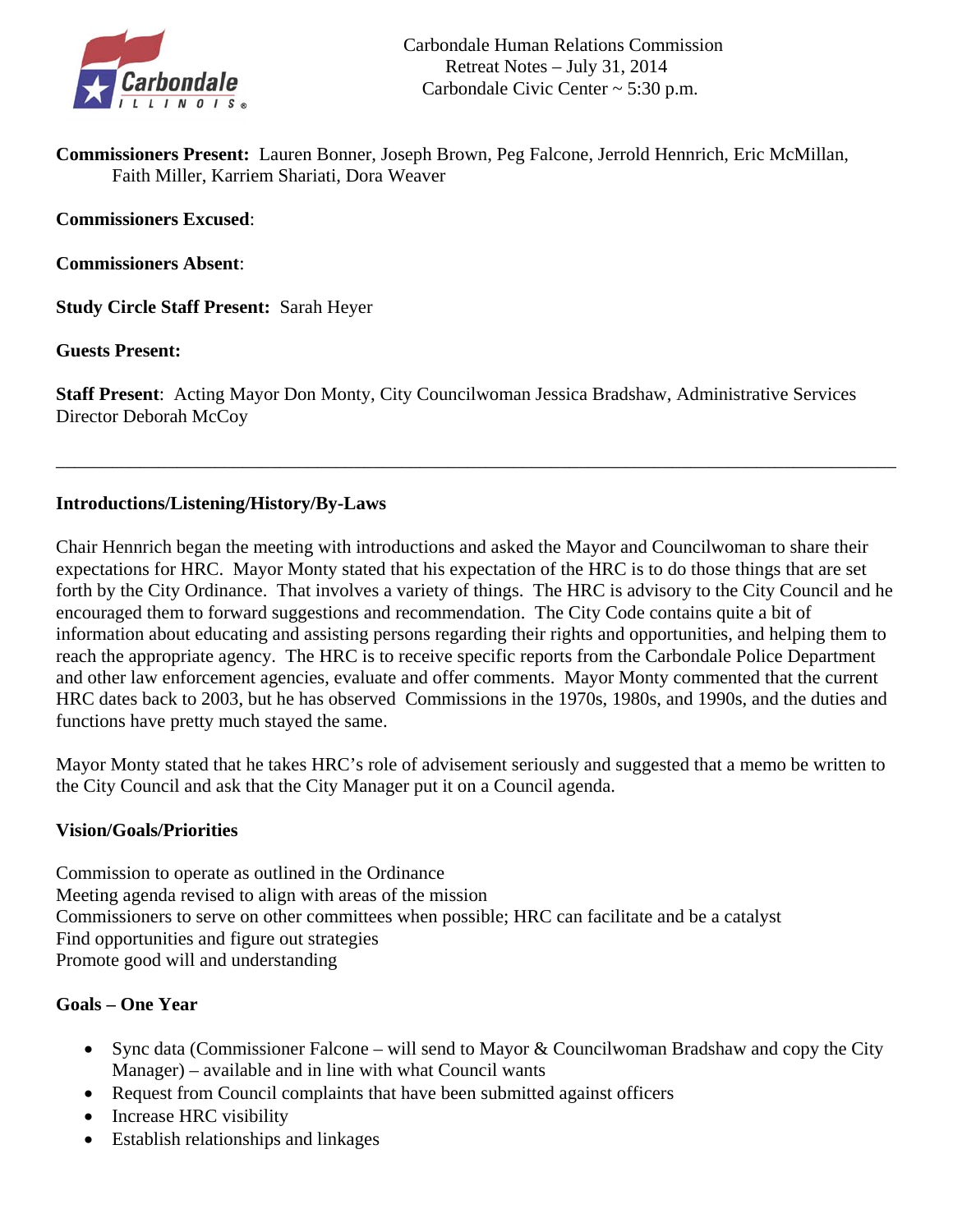Retreat – July 31, 2014 Page 2

- Web page/website (Commissioners Falcone and Weaver)
- Agenda items for Council meetings action taken at each HRC meeting to decide what is to be placed
- on the agenda, who will present the item, and sending correspondence to the City Manager informing him that the item is to placed on the Council agenda
- Revision of the current HRC agenda (Commissioner Falcone)
- Strengthen and formalize committees, e.g. Communications, Education (Human Rights Commissioner McMillan; Police & Community -, Housing Issues- Resident/Neighborhood Associations)
- Public education

### **Committee Work/Relationship to Open Meetings Act**

Chair Hennrich commented that it appears the Freedom of Information Act is being used to keep information the public. Chair Hennrich spoke about the anger and how requesting information is treated as a threat or an attack. Mayor Monty stated that if the HRC gets to the point where there is no response or traction with an entity within the City, then it should be brought to the Council to see if the City Council wants to intercede. Mayor Monty spoke about bias and reporting and indicated he has requested information that he is waiting to receive, that was not able to be retrieved from the old system. Commissioner Falcone expressed that she was interested in receiving data on repeat offenses and complaints. Commissioner Bonner commented on the article that appeared in the Chicago newspaper where the City of Chicago was ordered to release records.

Commissioner McMillan commented that he does not understand why it is so difficult to get reports of complaints –the kinds of complaints and how they are handled. Commissioner Bonner commented that when this kind of information is released, it alleviates the tension between law enforcement and the community. Commissioner Brown stated that in the Mayor's introduction and the mandate of the Charter and the beginnings of the HRC in 2003 with the concerns of the City, the community, and students. If the Charter starts off with "to study the problems", the perception and response is you are attacking us all the time. Crime, race, age, socio-economic backgrounds are all intertwined. The HRC has been brought into existence to study problems. Studying problems will always involve some level of antagonism. People have been told that the HRC is going to be attacking them and this might explain the reason for some of the resistance HRC has experienced. It appears there is a defensive group waiting for what is perceived an attack. Commissioner McMillan suggested that perhaps being aware of the problems would be a more appropriate phrase.

Commissioner Shariati expressed that there is a human element, and he has noticed how people get emotionally involved. He observed the same kinds of opposition in the meeting where District #95's proposal was discussed. He mentioned the letter written by then Carbondale NAACP Branch President Steven Haynes to Attorney General John Ashcroft in 2001 regarding the misuse of policing powers.

Commissioners discussed the police complaint form and process. Commissioner Falcone recommended reviewing the form to see if there are ways to make it less intimidating. Commissioner Miller inquired about the ability to file anonymous complaints, and whether there is a way to know if complaints are addressed. She commented that efforts to engage in community policing help to build a bridge with the community. Commissioner McMillan suggested that HRC's work should be prevention-oriented. Commissioner Weaver commented that individuals who come before the Commission, expect for HRC to help solve a problem. Commissioner Brown stated that there needs to be a context for public discussion and discourse, and that the HRC may not be expected to do anything in each instance, but listen. Commissioner Falcone stated that she sees the HRC as a place where an individual can bring their grievance and point them in the right direction, and to improve the community in a broader way. Retreat – July 31, 2014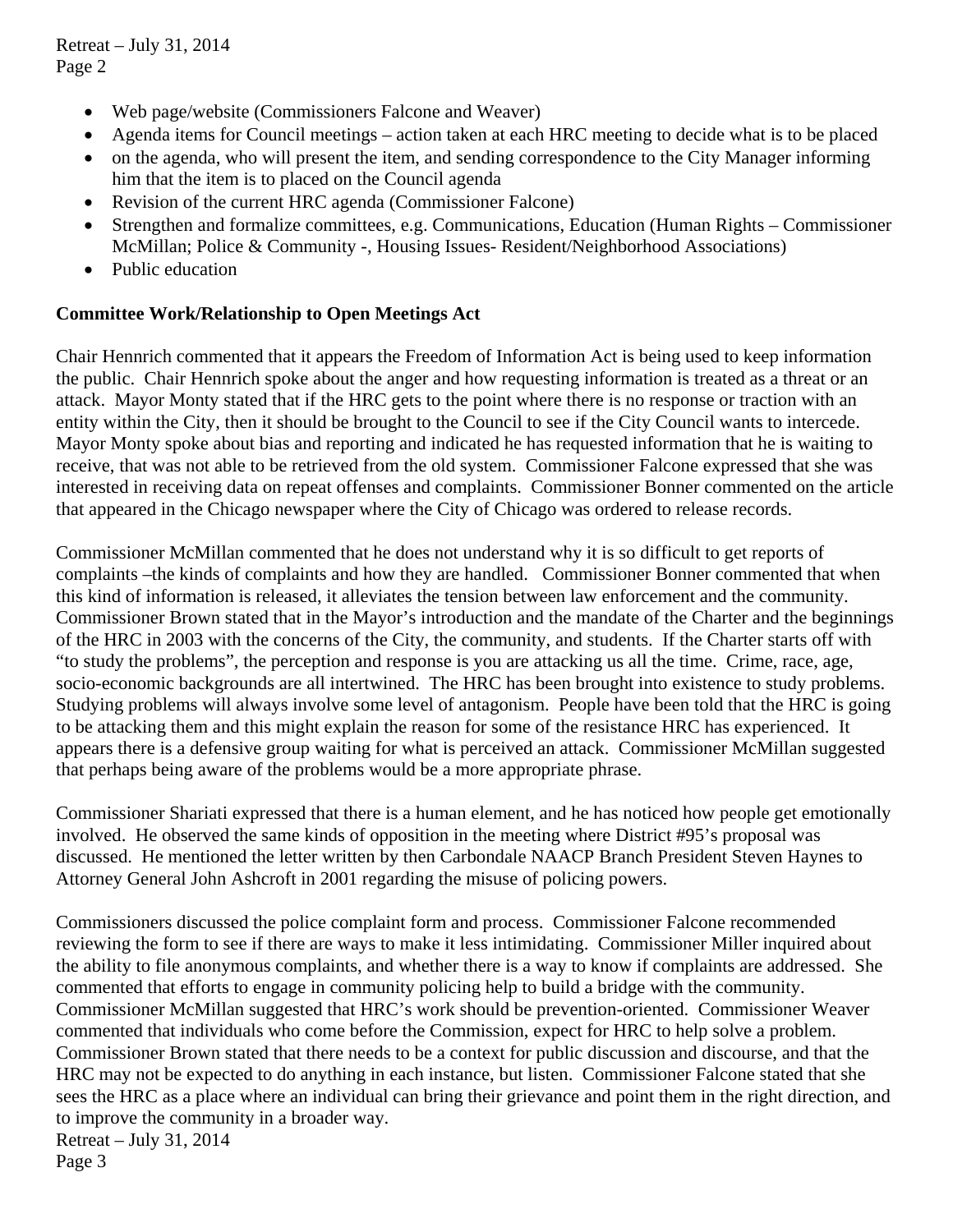There was discussion regarding agendas, items on the agenda, and amount of time for individuals to speak. Mayor Monty stated that discussion can take place at meetings, but action cannot be taken unless the item is on the agenda.

Commissioner Shariati was charged to put together a list of organizations and committees.

Chair Hennrich shared a recent experience with the Carbondale police.

The Retreat ended at 8:30 p.m. as scheduled.

Notes recorded by: \_\_\_\_\_\_\_\_\_\_\_\_\_\_\_\_\_\_\_\_\_\_\_\_\_\_\_\_\_\_\_\_\_\_\_\_\_\_\_\_\_\_\_\_\_\_\_\_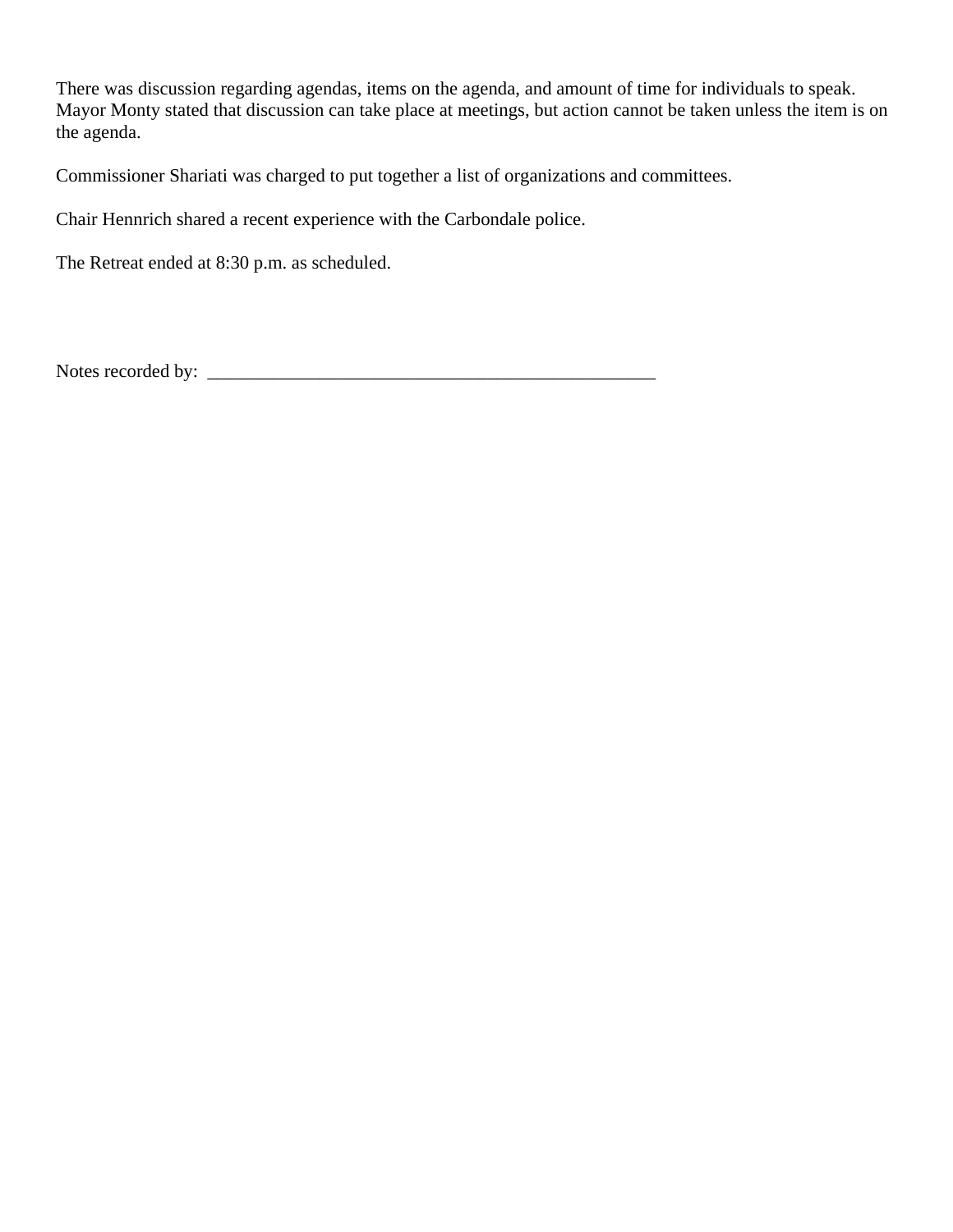### **Carbondale Public Library Board of Trustees**

Wednesday, June 11, 2014 Meeting Room 4:30 p.m. 405 West Main St.

### **MINUTES**

### **Call to order.**

Called to order at 4:30

### **Roll call.**

Introductions, audience and visitors. Visitors are asked to introduce themselves at this time and present any issues they wish to discuss. Visitors wishing to address specific agenda items will be granted two to five minutes at the discretion of the President, not to exceed a total of twenty minutes.

### **Present.**

Roland Person, President Philip Brown, Vice President Susan Tulis, Secretary Don Prosser, Treasurer Joyce Hayes (1) Harriet Simon

### **Absent.**

Barbara Levine (1) Julian Pei (2 excused) Sharifa Stewart (2)

The number following the Trustee's name indicates the number of absences this fiscal year.

### **Staff present.**

Diana Brawley Sussman, Library Director Gwen Hall, Finance Manager Lori Torbeck, Reference Librarian Mary Stoner, Adult and Teen Librarian Pat Luebke, Children's Librarian

### **Visitors present.**

Lisa Waskin, Library marketing consultant Susan Metcalf, Friends of the Carbondale Public Library Kathy Fatz, Friends of the Carbondale Public Library

### **President's report.**

1. Lisa Waskin gave a library marketing presentation. She had worked with key library staff that afternoon. 2. Election of Trustee officers to begin service July, 2014. Don Prosser nominated Philip Brown as President. The motion was seconded by Harriet Simon. MOTION passed unanimously. Don Prosser nominated Barbara Levine as Vice President. Joyce Hayes seconded. MOTION passed unanimously.

### **Secretary's report.**

1. Approval of the May 14, 2014 minutes. Harriet Simon made a motion to approve these minutes. Susan Tulis seconded. MOTION passed unanimously.

### **Correspondence and communications.**

None.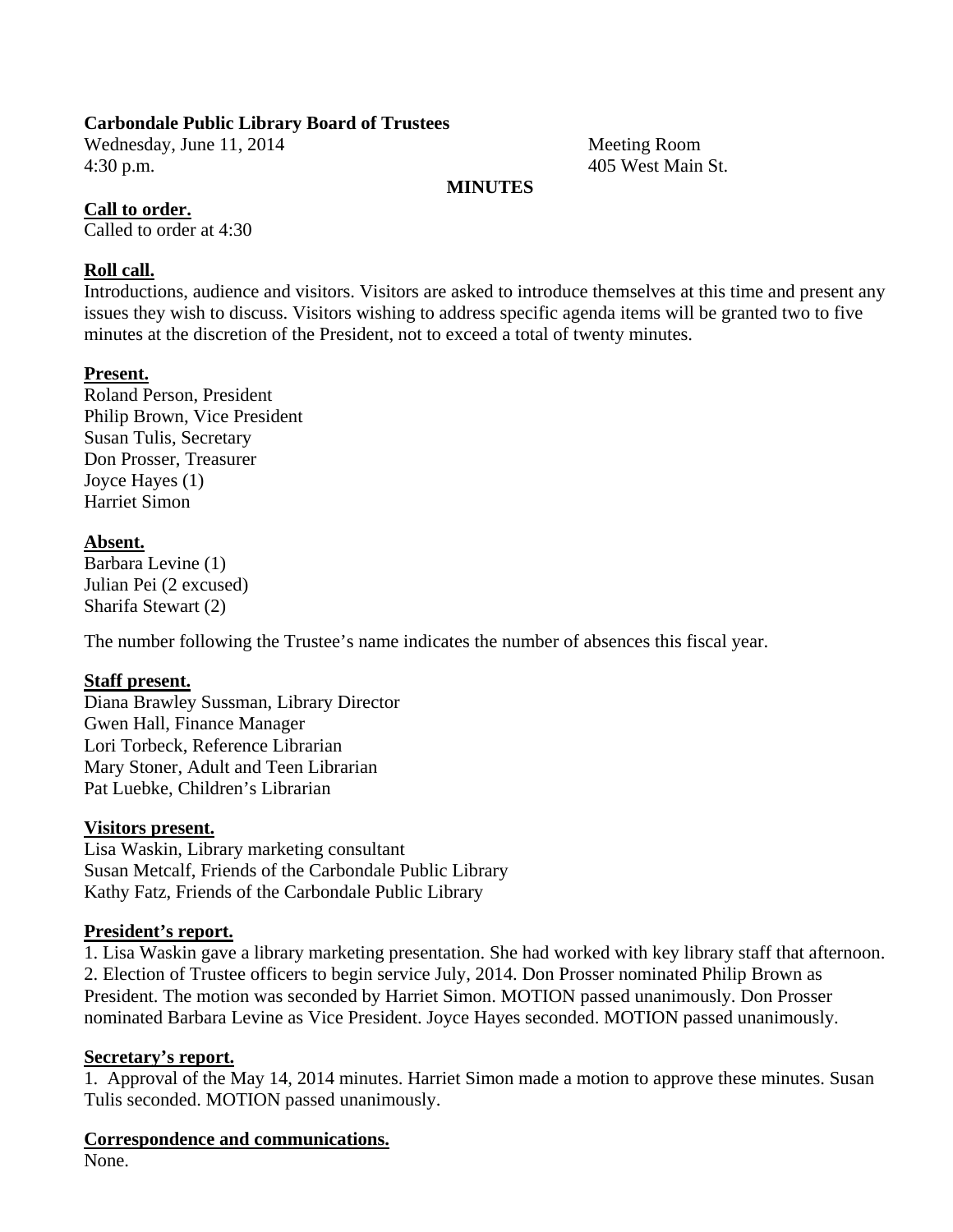### **Carbondale Public Library Board of Trustees**

Wednesday, July 9, 2014 Meeting Room 4:30 p.m. 405 West Main St.

### **MINUTES**

### **Call to order.**

The meeting was called to order at 4:30 p.m.

### **Roll call.**

Introductions, audience and visitors. Visitors are asked to introduce themselves at this time and present any issues they wish to discuss. Visitors wishing to address specific agenda items will be granted two to five minutes at the discretion of the President, not to exceed a total of twenty minutes. The Library Board may cut short any comments that are irrelevant, repetitious, or disruptive. (Id. at 1425-26).

### **Present.**

Philip Brown, President Susan Tulis, Secretary Don Prosser, Treasurer Joyce Hayes (1) Roland Person

### **Absent.**

Barbara Levine, Vice President (2) Julian Pei (3 excused) Sharifa Stewart (3) Harriet Simon (1)

The number following the Trustee's name indicates the number of absences this fiscal year.

### **Staff present.**

Diana Brawley Sussman, Library Director Gwen Hall, Finance Manager

### **Visitors present.**

None.

### **President's report.**

1. Oaths of Office by the President to Don Prosser, Roland Person, Joyce Hayes, Susan Tulis. Oath of Office administered by the Secretary to Philip Brown.

2. Committee appointments. President Philip Brown took on the position of ethics officer and made no changes to the previous committee appointments

### **Secretary's report.**

1. Approval of the June 11, 2014 minutes. Don Prosser made a motion to accept the minutes. Joyce Hayes seconded. MOTION passed unanimously.

### **Correspondence and communications.**

The Board discussed a FOIA request and one alleged Internet abuse complaint (alleged bit-torrent of a copyrighted movie) forwarded to the library by the Internet service provider. Regarding the FOIA request, the Director praised Finance Manager Gwen Hall for her skill at running specific financial reports. Regarding alleged Internet abuse, the library has taken extraordinary technological, procedural and policy measures to prevent any illegal Internet use and is not complicit in any alleged abuse.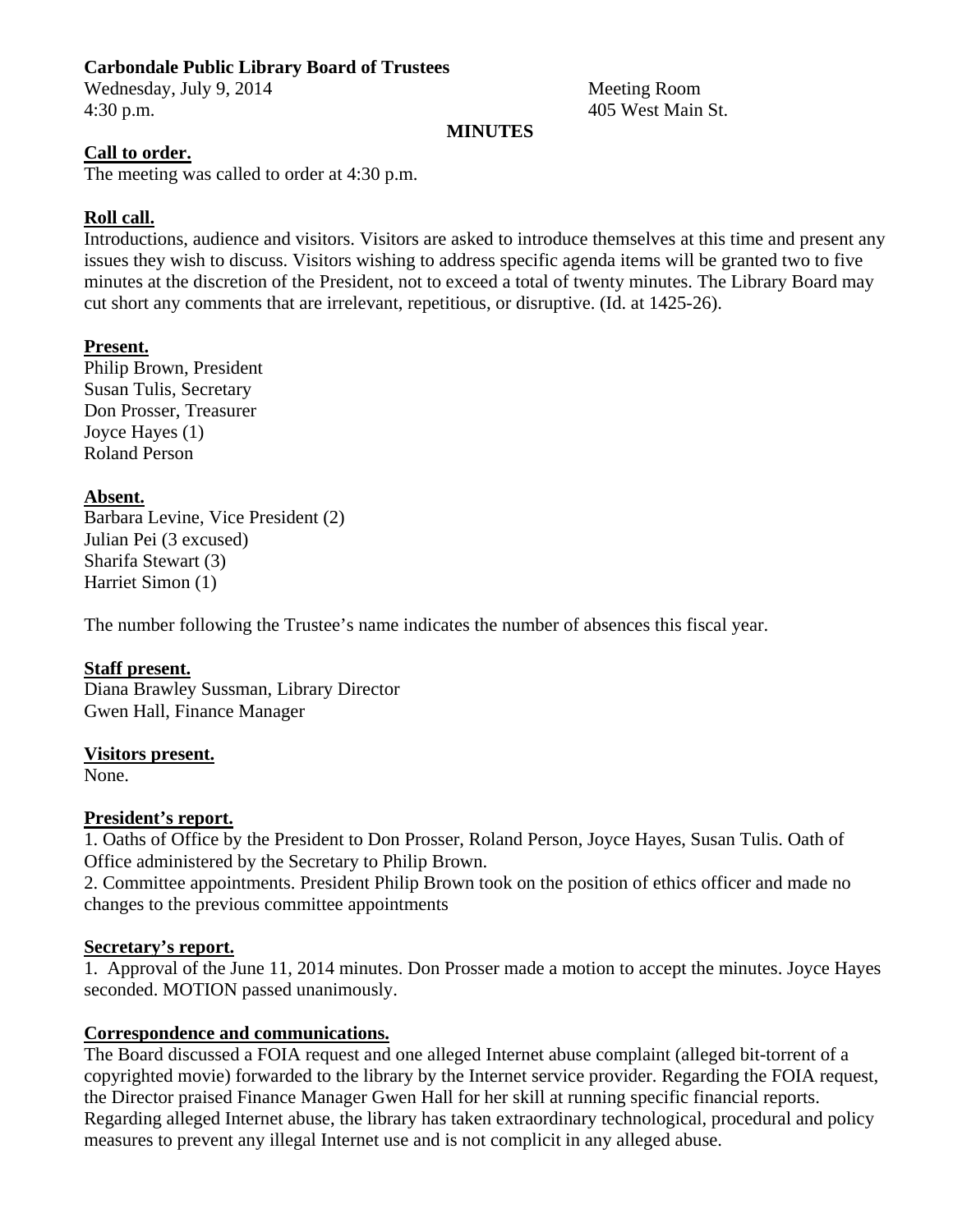### **Financial report.**

1. Approval of bills payable up to and including bills due July 16, 2014 to August 15, 2014. Roland Person made a motion to pay bills. Joyce Hayes seconded. MOTION passed unanimously. 3. Acceptance of the financial report for June 2014. Gwen Hall reported that there are naturally more

program expenses in summer. We received a final bill from J & L Robinson for the Live & Learn Construction grant project. Joyce Hayes made a motion to accept the financial report. Roland Person seconded. MOTION passed unanimously.

### **Librarian's report.**

1. Building and grounds maintenance and construction. Nothing to report.

2. Per Capita Grant Requirement: Review Chapter 7 (Collection Management and Resource Sharing), Serving Our Public 3.0 Standards for Illinois Public Libraries, Illinois Library Association 2014. The chapter was reviewed. Our library meets or exceeds all standards. The board also read the library's Selecting Materials policy. The review prompted an interesting conversation about the procedures our librarians follow for managing collections. Discussed filling purchase requests from patrons and whether any patron had ever submitted a formal request to ban a book. To the best of our knowledge a formal request to ban a book has never been submitted to the board. Patrons have (very rarely) asked to speak with the director about a book they object to, but a conversation about freedom of speech has always eased the patron's concerns.

3. Discuss Edge Initiative. Board Secretary Susan Tulis will watch the Edge Overview Webinar. The Library Director has watched the webinar and begun working on the Edge assessment.

4. Other. Encouraged attendance at this evening's programs: Teen Music program funded by local business EMAC in partnership with the library and the Carbondale Music Coalition; artists' reception for "Weaving and Hand Dye Hand Made Show" by Karl and Saiko Lanier. The library will also be moving to a new website design with assistance from Lazerware.

### **Committee reports.**

Set dates for Personnel Committee to determine review questions and subsequently to review the Director (met in August, 2013). Tabled.

### **Unfinished business.**

Patron conduct. A patron was banned from 8/14/13 until 8/14/17 for repeated and severe violations of the library patron code of conduct, including harassment of other patrons on 8/7/14 and 8/8/14. The patron was told in writing: "any harassment of library staff or board members via telephone or other means may cause the library to ban you for a longer duration, or permanently." It was noted that this patron has called three times since the ban. The patron called to debate the ban at length on 6/20/14 and was reminded that such phone calls may be considered harassment and increase the duration of the ban.

### **New business.**

Patron conduct. The board discussed a patron who verbally assaulted and threatened library staff and threatened to "blow s\*\*\* up" on June 16, 2014. Don Prosser made a motion to ban this person until and unless there is further action from the board. The motion was seconded by Roland Person. Motion passed unanimously.

### **Other.**

None.

**Adjournment.**  Adjourned at 5:26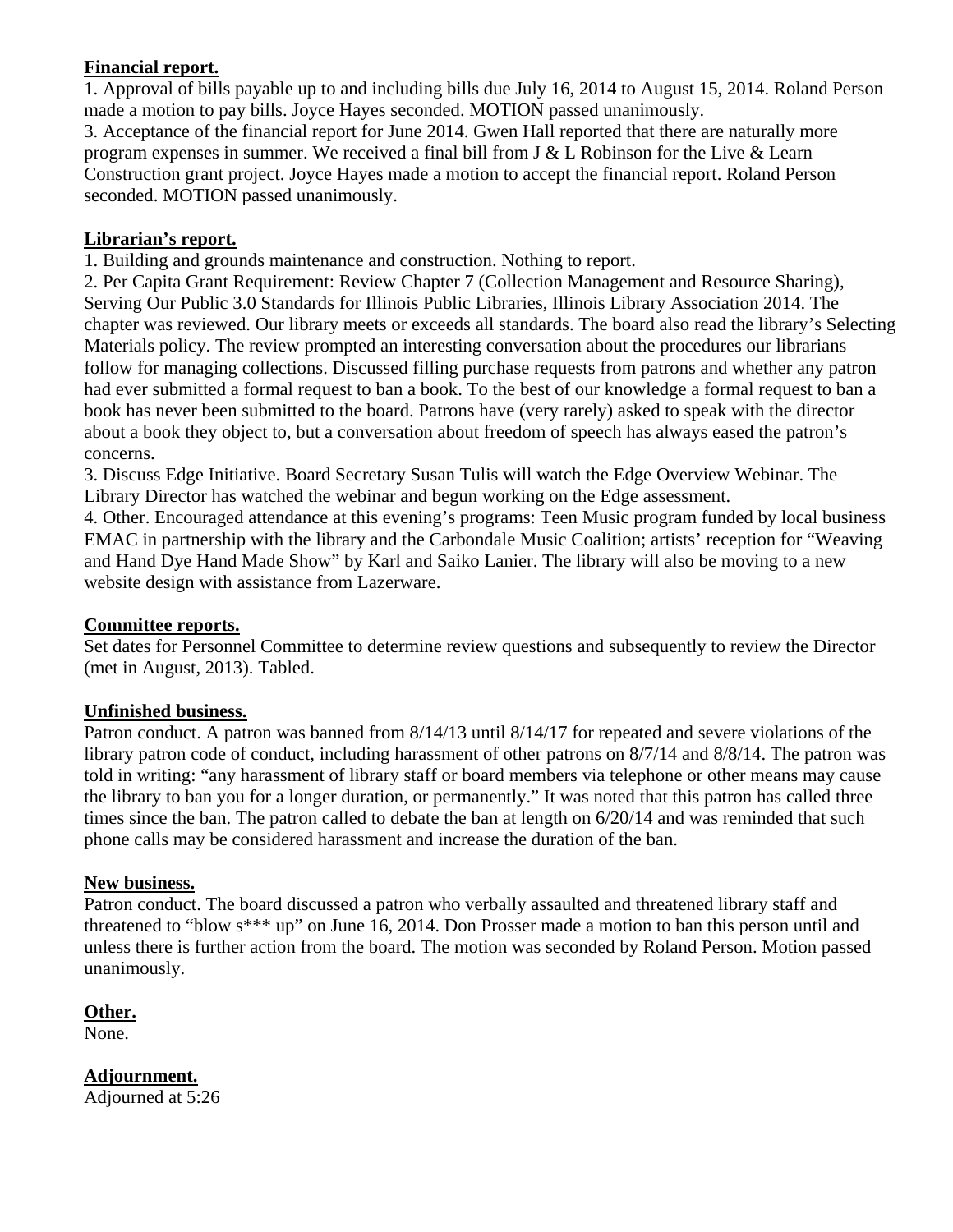Next Board Meetings for 2014 (all in Public Library meeting room, 4:30 p.m.): August 13, September 10, October 8, November 12, December 10

### **Respectfully submitted:**

Susan Tulis, Secretary

**Prepared by:** Diana Brawley Sussman, Library Director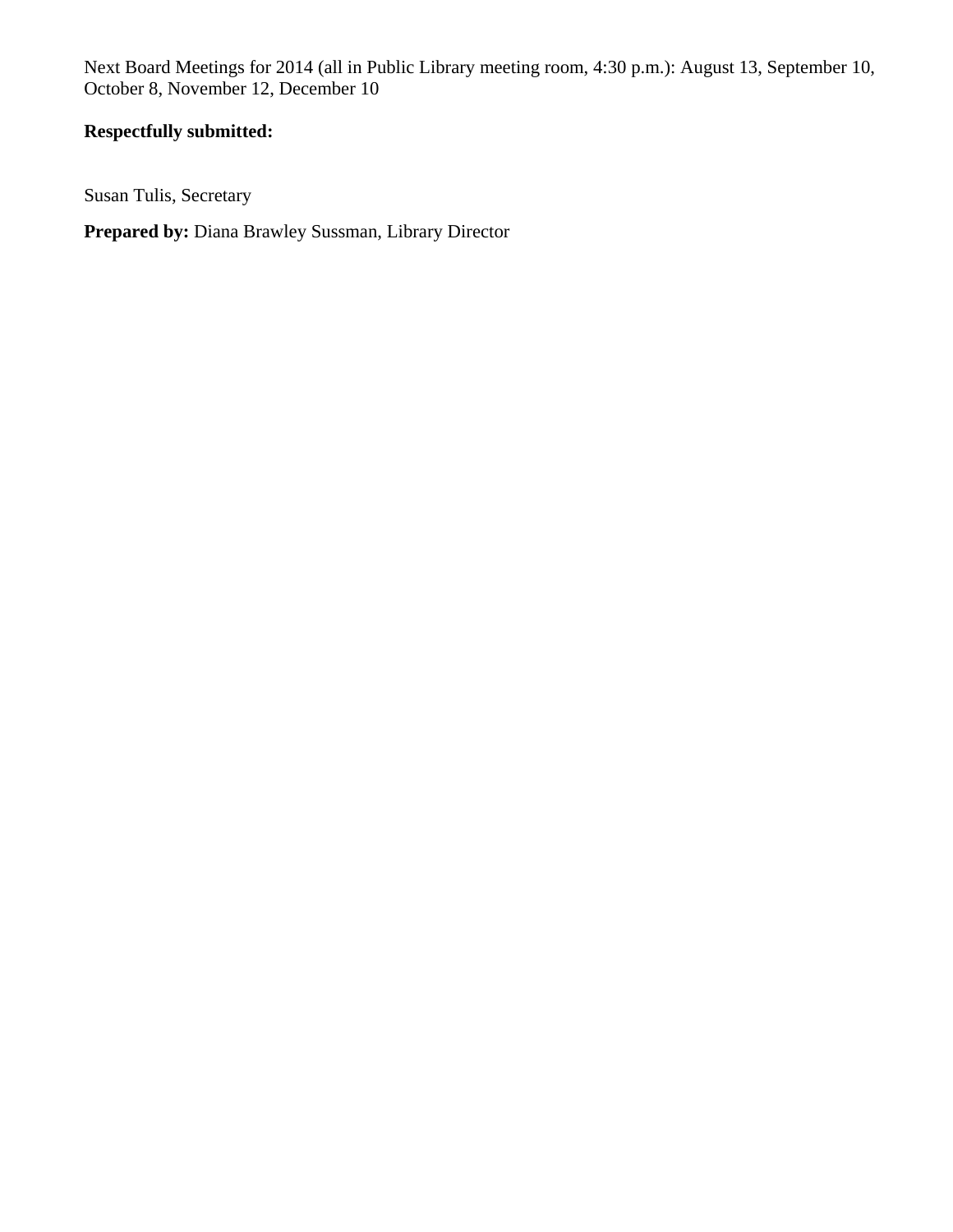### **Financial report.**

1. Approval of bills payable up to and including bills due June 16, 2014 to July 15, 2014. Philip Brown made a motion to approve payment of bills. Susan Tulis seconded. MOTION passed unanimously. 2. Acceptance of the financial report for May 2014. Gwen Hall discussed specific bills and explained that she has created a category to keep track of grant program expenses paid by the library. Joyce Hayes made a motion to accept the financial report. Harriet Simon seconded. MOTION passed unanimously.

### **Librarian's report.**

1. Building and grounds maintenance and construction. Tim Mitchell from Universal Glass (owned by the Mitchell family) has said that he will replace two fogged panes in the skylight that weren't specified in the construction contract at no cost. The board discussed Betty Mitchell's crucial role in securing the property for the library when this library was constructed. In the past few years Universal Glass has replaced door mechanisms worth thousands of dollars without charging the library anything for parts or labor. The library board is very grateful for their generosity. Philip Brown made a motion to dedicate the repaired skylight to Betty and Ellis Mitchell and Family & Universal Glass for their tireless support of the library. The motion was seconded by Harriet Simon. MOTION passed unanimously.

2. Approve Illinois Public Library Annual Report (IPLAR). Discussed the report. Don Prosser made a motion to approve the library's IPLAR. Philip Brown seconded. MOTION passed unanimously.

### **Committee reports.**

None.

**Unfinished business.** 

None.

### **New business.**

1. Vote to appoint FOIA/OMA officer(s). Susan Tulis moved that Lori Torbeck shall continue as a FOIA officer and Diana Brawley Sussman shall continue as a FOIA and OMA officer. Joyce Hayes seconded. MOTION passed unanimously.

2. Review minutes from closed sessions. Don Prosser moved to keep closed session minutes as they've been. Harriet Simon seconded. MOTION passed unanimously.

3. Adopt prevailing wage ordinance. Susan Tulis moved that we adopt the prevailing wage ordinance. Joyce Hayes seconded. Vote taken by roll call:

6 Yes: Roland Person, Philip Brown, Susan Tulis, Don Prosser, Harriet Simon, Joyce Hayes; 0 No; 3 absent: Barbara Levine, Julian Pei, Sharifa Stewart; 0 abstained.

### **Other.**

Discussed plans to switch to a new website platform.

### **Adjournment.**

Adjourned at 5:46 p.m.

Next Board Meetings for 2014 (all in Public Library meeting room, 4:30 p.m.): July 9, August 13, September 10, October 8, November 12, December 10

### **Respectfully submitted:**

Susan Tulis, Secretary

**Prepared by:** Diana Brawley Sussman, Library Director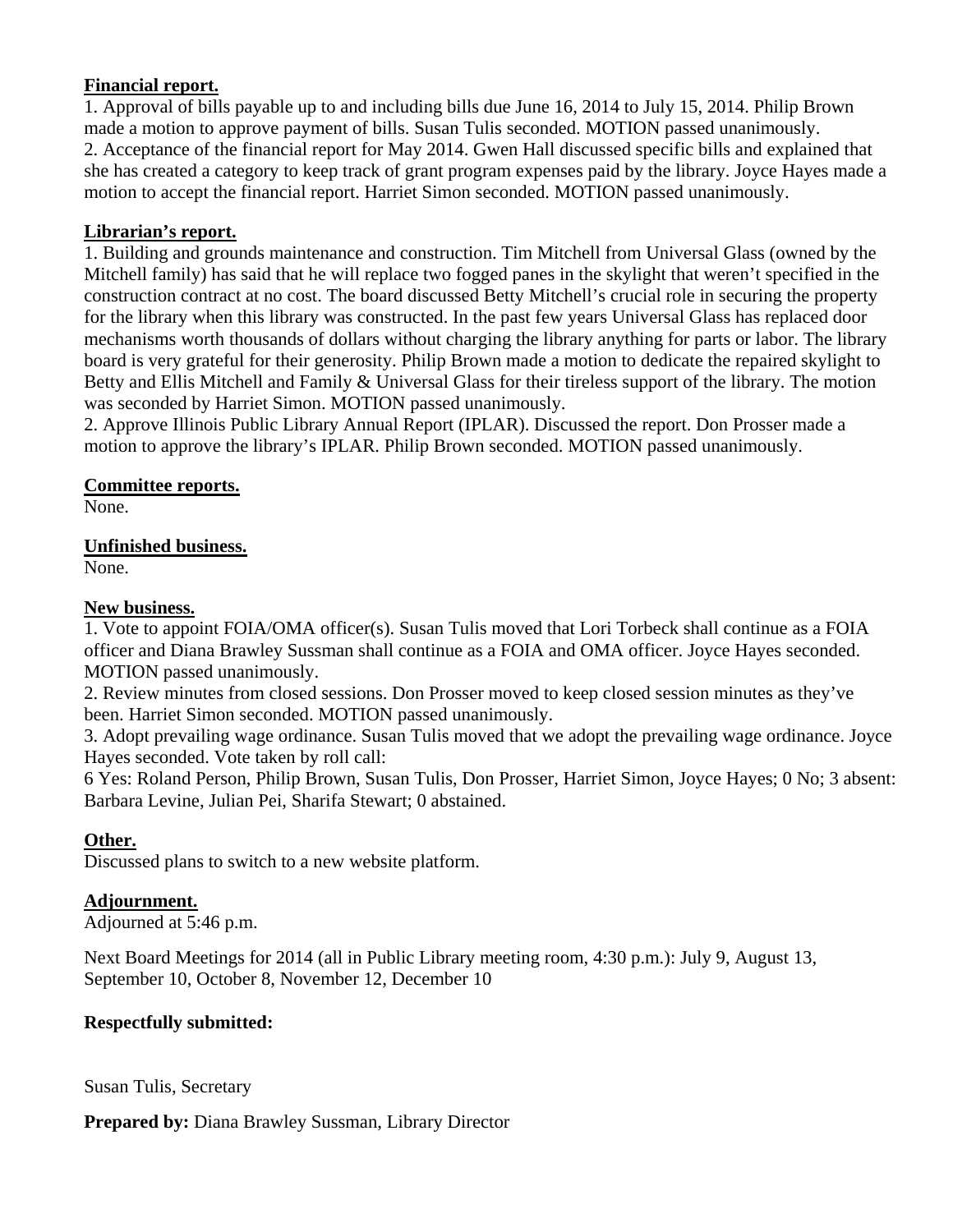

The City of Carbondale's Liquor Advisory Board held a meeting on Thursday, June 26, 2014, in Room 103 of the Carbondale Civic Center, 200 South Illinois Avenue. Vice-Chairman Mills called the meeting to order at 5:35 p.m. with the following-named members of the Board present/absent:

#### **1. Roll Call**

Present: Tasis Karayiannis, Steve Payne, Joyce Webb, Emily Loehmer and John Mills

Absent: Sarah O'Dell (Exc) and Mark Robinson

A quorum was available to take action on the agenda items. City Staff present for the meeting included Deputy City Clerk Alicia Burtley and Assistant City Attorney Jamie Synder.

#### **2. Approval of Minutes**

J. Webb moved, T. Karayiannis seconded, to approve the minutes from May 22, 2014. VOTE: All voted aye, motion declared carried.

#### **3. Consideration of Application for a Beer Garden or Outdoor Garden/Café Area for S&B's Burger Joint, 1237 E. Main Street**

Susan Schmidt owner/operator for S&B's Burger Joint answered questions pertaining to the Café. She stated the decision has not been made on whether the beer garden would be a waiting area only or if food service would be available in that area. Susan Schmidt also stated she would like to have an opening in the beer garden gated area. If necessary, they would have workers to monitor. T. Karayiannis asked about maintaining or controlling the area from illegal activity. Susan Schmidt relayed to the Board she contemplated putting some shrubbery around the outdoor gated area to deal with the possibility of individuals passing drinks to outsiders. She has to discuss this issue with mall management.

J. Webb moved, E. Loehmer seconded, to approve the application for a beer garden/outdoor café for S&B's Burger Joint, contingent upon receipt of outstanding items. VOTE: All voted aye, motion declared carried.

#### **4. Consideration of an application for a Class B2 Liquor License (All Liquors On Premises Consumption) from Lucky 13 at 2355 Sweets Drive, Suite I**

Matt Chumbler owner of Lucky 13 stated his intention is to open an establishment, on the east side of town, for individuals to play video gaming machines in order to avoid the bar scene. He expressed video gaming would be a significant portion of the income and he may provide packaged food down the road. J. Mills explained a similar applicant requested a license and was denied because the business specifically relied on video gaming. Matt Chumbler expressed video gaming is not allowed in Carterville and believes people will utilize his business that would operate seven days a week with a couple of full-time and part-time employees.

T. Karayiannis moved, J. Webb seconded, to approve the application for a Class B2 Liquor License from Lucky 13 at 2355 Sweets Drive, Suite I, contingent upon receipt of all outstanding items. All voted aye, motion declared carried.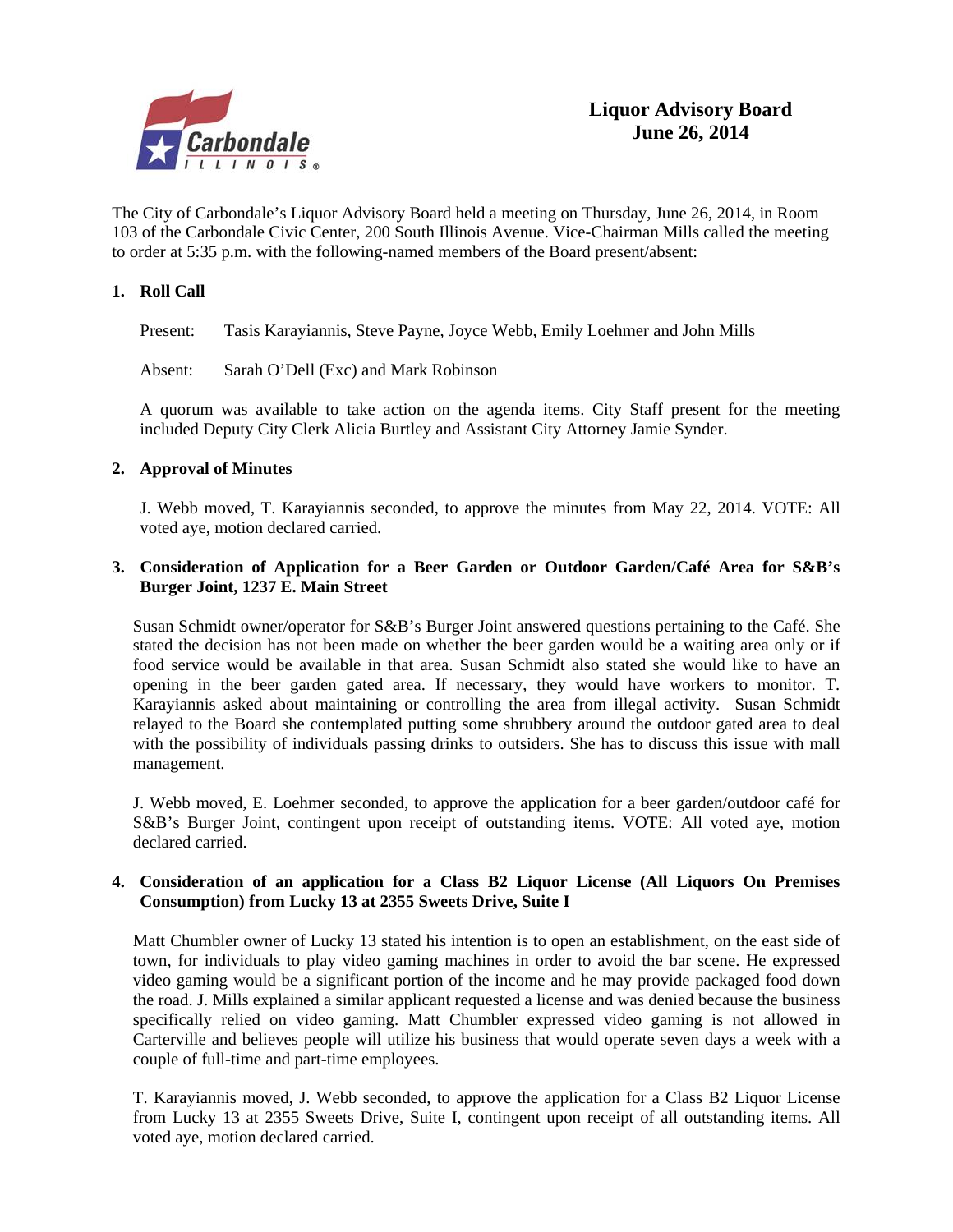#### **5. Consideration of an application for a Class B2 Liquor License (All Liquors On Premises Consumption) from Noah's Lounge, LLC d/b/a Noah's Lounge at 104 W. Jackson Street**

Nora Harris, Sandra Farr and Latoria Steele, owners of Noah's Lounge, appeared to answer questions from the Board. Nora Harris stated they plan on opening the former Premiere Lounge in the same condition under the new name Noah's Lounge. She stated she has 35 years of experience in management, she was in the military and has security training therefore will train employees. She was the head female of security and bartender for Premiere Lounge. She further said there would be a doorman and security at all exits strategically placed inside and outside the facility. Security wands and metal detectors would be utilized. J. Mills inquired about their financial situation and Nora Harris responded stating she received a settlement and will be financing. Also, they would like to add food/restaurant and a beer garden on the east side of the building in the future. Entertainment would consist of bands, recorded artists, Birthday parties for 21 and older, and hookah nights. The establishment would be opened seven days a week.

J. Webb moved, T. Karayiannis seconded, to approve the application for a Class B2 Liquor License from Noah's Lounge, LLC d/b/a Noah's Lounge at 104 W. Jackson Street, contingent upon receipt of all outstanding items. VOTE: All voted aye, motion declared carried.

#### **6. Consideration of a request to reclassify an existing liquor license from Class A2 to Class B2 for Nytefire Ventures, LLC d/b/a Underground Barrel Room and Grill**

 Marty Davis, Susan Davis and Bailey Thompson owners of Nytefire Ventures, LLC appeared to answer questions from the Board. When asked why they would want to change their classification, M. Davis replied due to the regulatory issue of meeting the 51% of revenue on food and non-alcoholic beverages in order to continue to operate the Underground generated concern. Their business plan was structured to strive for food revenue to supersede alcoholic beverage, however, there is a grey area in reference to customer performance, as well as the parking issue because of the construction in the area. M. Davis further stated having a B2 license would offer an assurance that Underground Barrel Room and Grill would be able to move forward without the necessary requirement. J. Mills asked if the restaurant would be able to function as a Class A2 license and M. Davis replied yes. J. Mills inquired about entertainment and Susan Davis relayed they would have live bands.

 J. Webb moved, T. Karayiannis seconded, to approve the reclassification of existing liquor license from Class A2 to Class B2 for Nytefire Ventures, LLC d/b/a Underground Barrel Room and Grill contingent upon the availability of a B2 license and outstanding items. VOTE: All voted aye, motion declared carried.

#### **7. Discussion of the Liquor Code as it relates to Classification A**

 J. Mills commented that the regulation of having 51% revenue of food and non-alcoholic beverage in the liquor code for Classification A has always been an issue and could not recall how it came about. S. Payne suggested remove the cap and give those who qualify a license and let the market decide. Why take away something from someone who is willing to take a risk. T. Karayiannis relayed he did not agree with that, otherwise a shoe store can sell liquor. Assistant City Attorney Snyder stated there was an establishment that did not meet the 51% regulation and they had to hire an accountant to audit their books and provide a copy of the report to the City; that establishment is currently operating. J. Mills stated the ramifications for not meeting the requirement of 51% could be an audit first, and a fine associated or could change classifications. J. Webb asked if you know that people are not submitting percentages, why have it in the code? J. Mills suggested finding out how other college towns issue licenses, specifically Bloomington-Normal.

 Marty Davis, Underground Barrel Room and Grill commented that the fifty-one percent has good intentions but has overstayed its welcome the way the consumer consumption issues has changed.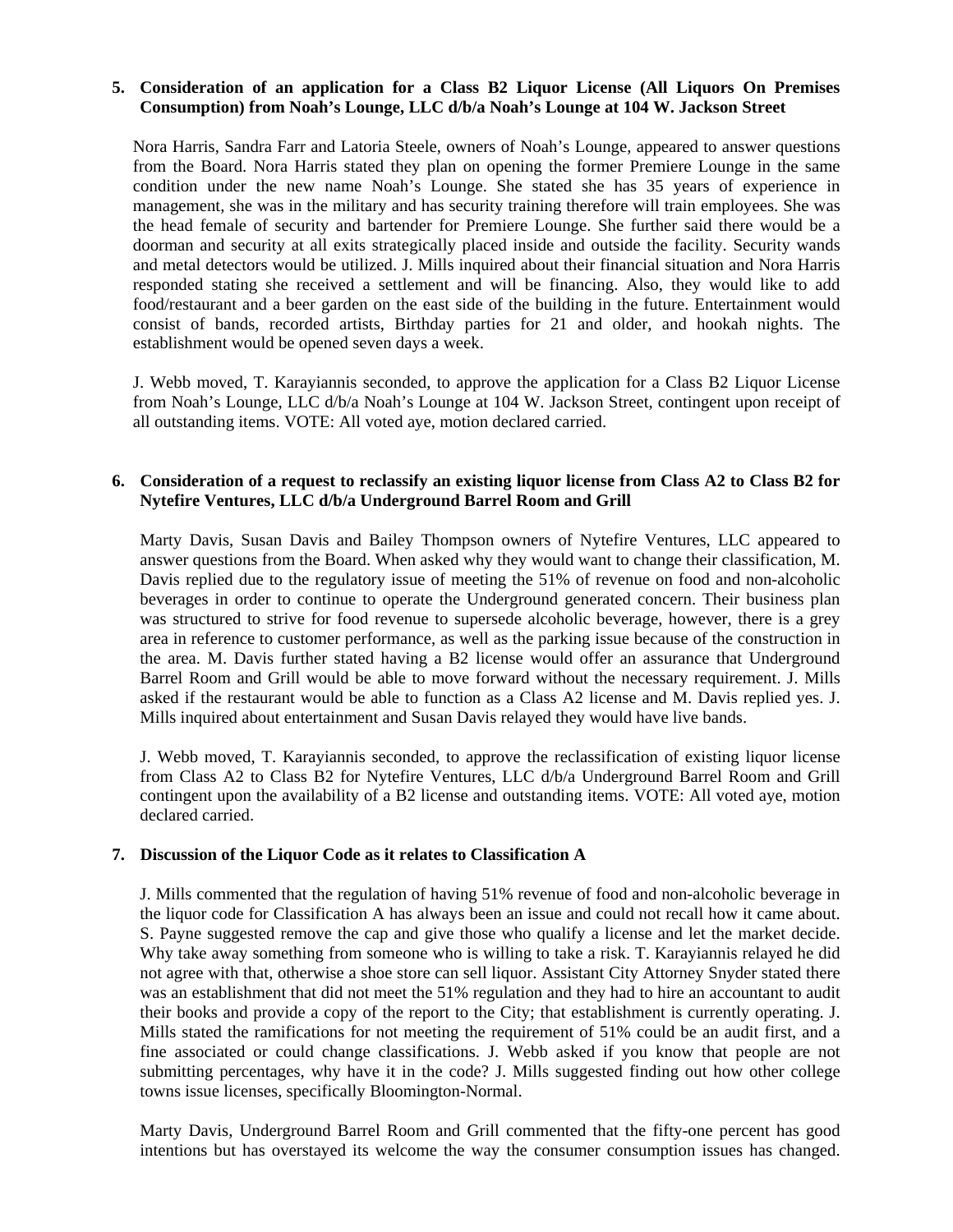There has to be a clear fine reason to be able to quantify the reasoning for a percentage. Simple is better and recommended reducing the percentage or completely eliminating it all together.

\_\_\_\_\_\_\_\_\_\_\_\_\_\_\_\_\_\_\_\_\_\_\_\_\_\_\_\_\_\_\_\_\_ \_\_\_\_\_\_\_\_\_\_\_\_\_\_\_\_\_\_\_\_\_\_\_\_\_\_\_\_\_

### **8. Liquor Advisory Board Comments**

Next Board meeting will be on July 24, 2014.

### **9. Citizens' Comments**

### **10. Adjournment**

Meeting adjourned at 6:45 p.m.

Alicia Burtley, Deputy City Clerk Date Approved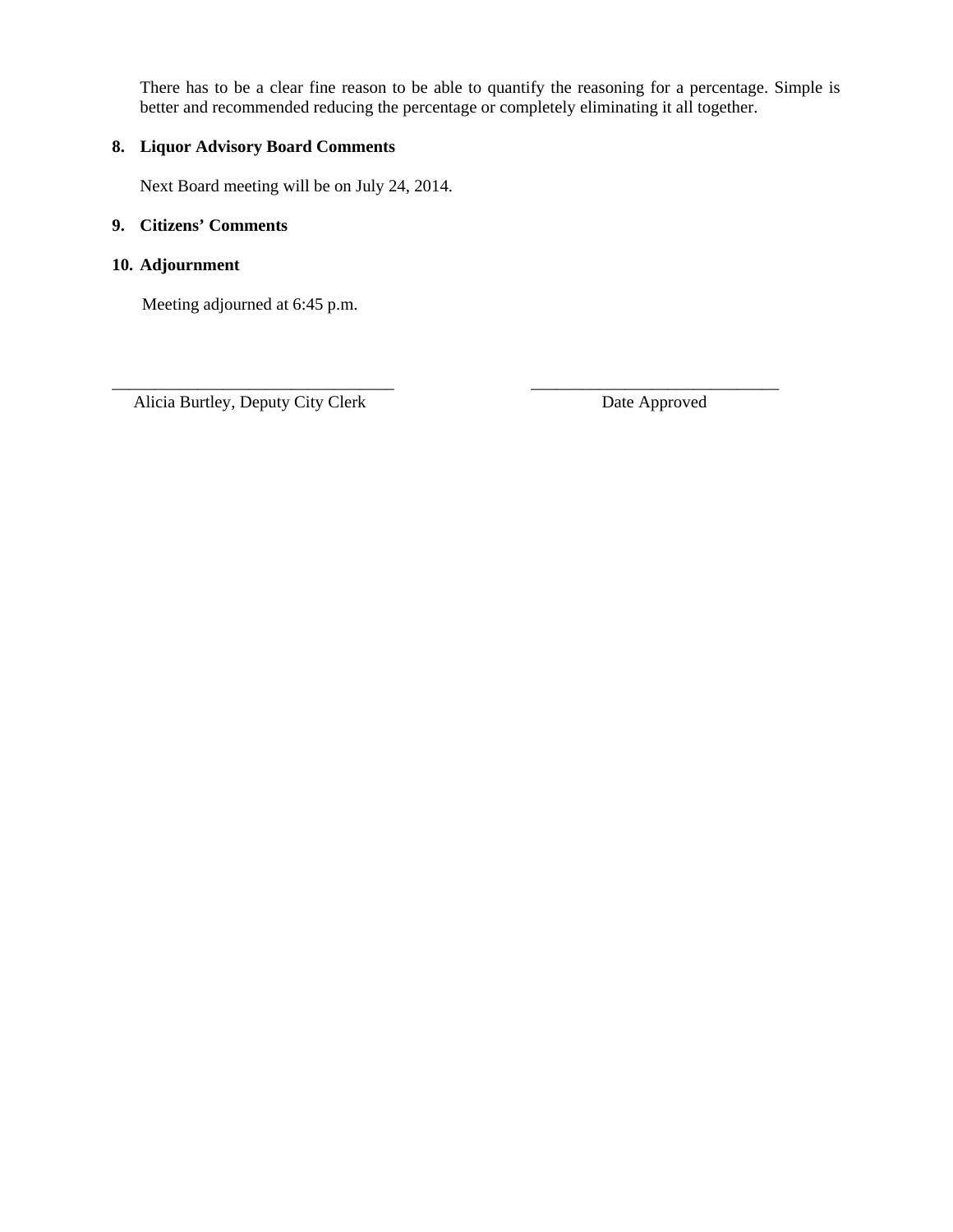# **MINUTES City of Carbondale Sustainability Commission Thursday, May 15, 2014 City Hall / Civic Center – 6:00 p.m***.*

| <b>Roll Call:</b>       | Ms. Wagner called the meeting to order at 6:10 p.m.                      |  |
|-------------------------|--------------------------------------------------------------------------|--|
| <b>Members Present:</b> | Ms. Wagner, Mr. Kunath, Ms. Shimada, Mr. Thorne, Ms. Davis, Mr.<br>Monty |  |
| <b>Members Absent:</b>  | Mr. Loos                                                                 |  |
| <b>Staff Present:</b>   | Loren Polley                                                             |  |
| <b>Others Present:</b>  | Carrie McLaren, Sarah Heyer from KCB                                     |  |
|                         |                                                                          |  |

**Minutes**: Motion by Mr. Thorne,  $2^{nd}$  by Ms. Shimada, all in favor, of approval of April 17, 2014, minutes

#### 2. **Communications:**

Review of the current Status Report of the Former Koppers Wood-Treating Site. Updates should be posted on website

**Old Business:** Website is up and running. Greencarbondale.com

**Energy Committee –** 

**Bike Path /Green Space Committee –** 

#### **Recycling Committee –**

**New Business:** Exploring possibilities for zero of no use of Styrofoam at the Civic Center. Mr. Thorne mentioned he would like to see sharrows for bicycles on Poplar Street between West Main and West Walnut.

**Adjournment:** With no further business to be conducted Ms. Wagner adjourned the meeting at 6:56 PM.

3. Respectively submitted by Loren K. Polley, City of Carbondale Staff Liaison